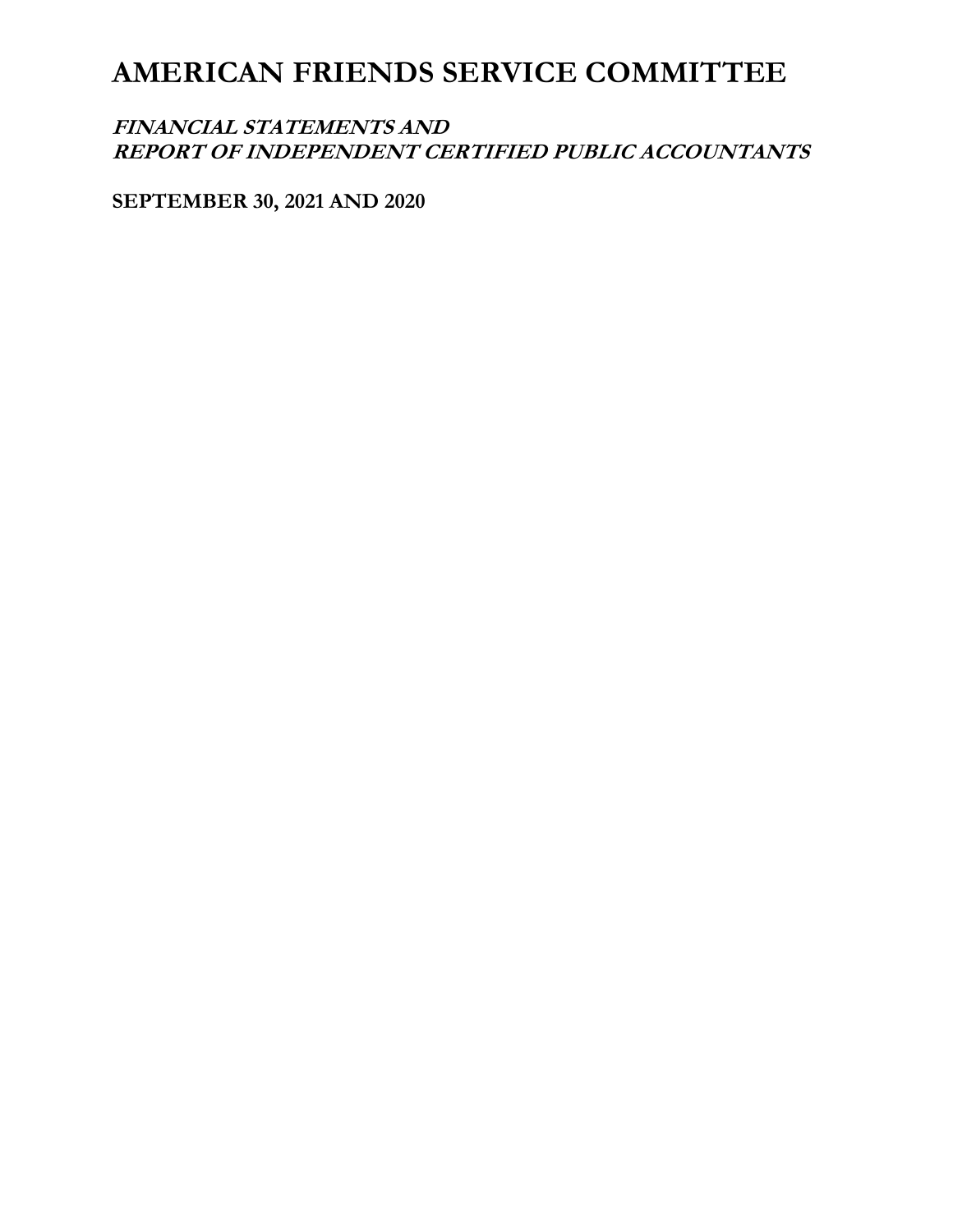# **TABLE OF CONTENTS**

| REPORT OF INDEPENDENT CERTIFIED PUBLIC ACCOUNTANTS        | Page                        |
|-----------------------------------------------------------|-----------------------------|
|                                                           |                             |
| <b>FINANCIAL STATEMENTS</b>                               |                             |
| <b>Statements of Financial Position,</b>                  |                             |
| For the years ended September 30, 2021 and 2020           | $\mathcal{D}_{\mathcal{A}}$ |
| <b>Statement of Activities and Changes in Net Assets,</b> |                             |
| For the years ended September 30, 2021 and 2020           | $3 - 4$                     |
| <b>Statements of Cash Flows,</b>                          |                             |
| For the years ended September 30, 2021 and 2020           | 5                           |
| <b>Statements of Functional Expenses,</b>                 |                             |
| For the years ended September 30, 2021 and 2020           | $6 - 7$                     |
| <b>Notes to Financial Statements</b>                      | $8 - 26$                    |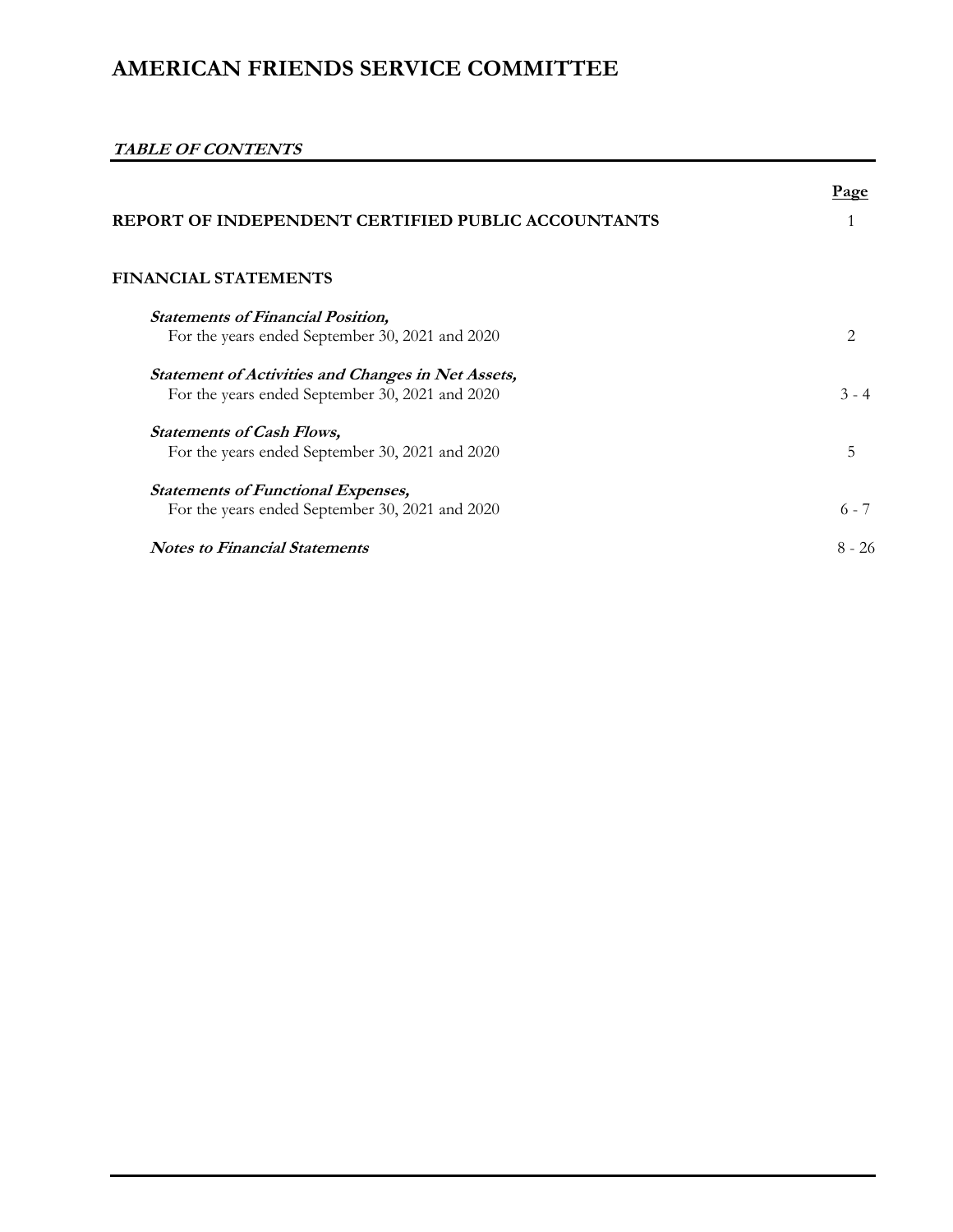

### **REPORT OF INDEPENDENT CERTIFIED PUBLIC ACCOUNTANTS**

**To the Board of Director American Friends Service Committee Philadelphia, Pennsylvania** 

We have audited the accompanying financial statements of American Friends Service Committee ("AFSC") which comprise the statement of financial position as of September 30, 2021 and 2020, and the statements of activities and changes in net assets, functional expenses and cash flows for the years then ended, and the related notes to the financial statements.

#### **Management's Responsibility for the Financial Statements**

Management is responsible for the preparation and fair presentation of these financial statements in accordance with accounting principles generally accepted in the United States of America; this includes the design, implementation, and maintenance of internal control relevant to the preparation and fair presentation of financial statements that are free from material misstatement, whether due to fraud or error.

#### **Auditor's Responsibility**

Our responsibility is to express an opinion on these financial statements based on our audit. We conducted our audit in accordance with auditing standards generally accepted in the United States of America. Those standards require that we plan and perform the audit to obtain reasonable assurance about whether the financial statements are free of material misstatement.

An audit involves performing procedures to obtain audit evidence about the amounts and disclosures in the financial statements. The procedures selected depend on the auditor's judgment, including the assessment of the risks of material misstatement of the financial statements, whether due to fraud or error. In making those risk assessments, the auditor considers internal control relevant to the entity's preparation and fair presentation of the financial statements in order to design audit procedures that are appropriate in the circumstances, but not for the purpose of expressing an opinion on the effectiveness of the entity's internal control. Accordingly, we express no such opinion. An audit also includes evaluating the appropriateness of accounting policies used and the reasonableness of significant accounting estimates made by management, as well as evaluating the overall presentation of the financial statements.

We believe that the audit evidence we have obtained is sufficient and appropriate to provide a basis for our audit opinion.

#### **Opinion**

In our opinion, the financial statements referred to above present fairly, in all material respects, the financial position of AFSC as of September 30, 2021 and 2020, the changes in its net assets and its cash flows for the years then ended, in accordance with accounting principles generally accepted in the United States of America.

Tait, Weller ? Baher LUP

**Philadelphia, Pennsylvania April 29, 2022**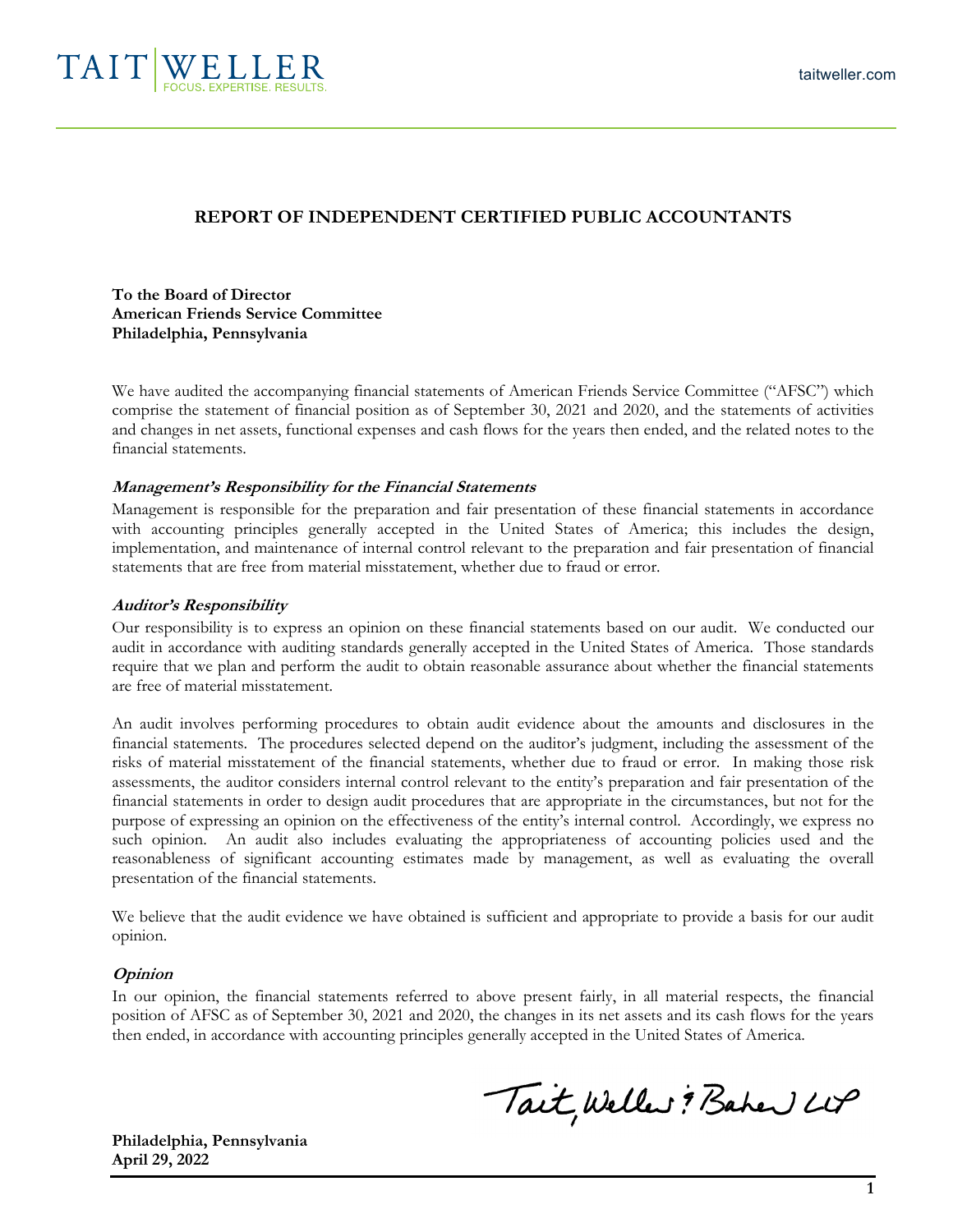# **STATEMENTS OF FINANCIAL POSITION**

# **September 30, 2021 And 2020**

| <b>ASSETS</b>                                                                                                                        | 2021                     | 2020                        |
|--------------------------------------------------------------------------------------------------------------------------------------|--------------------------|-----------------------------|
| <b>ASSETS</b>                                                                                                                        |                          |                             |
| Cash and cash equivalents                                                                                                            | \$<br>9,560,650          | 10,925,323<br>\$            |
| Accounts and notes receivable – net                                                                                                  | 782,930                  | 676,130                     |
| Income receivable and prepaid expenses                                                                                               | 1,636,025                | 891,518                     |
| Investments:                                                                                                                         |                          |                             |
| Planned giving (Note 3)                                                                                                              | 67,133,710               | 60,714,251                  |
| Other long-term investments (Note 3)                                                                                                 | 117,202,720              | 92,591,574                  |
| Investment in Friends Center (Note 4)                                                                                                | 2,521,633                | 2,598,049                   |
| <b>Total investments</b>                                                                                                             | 186,858,063              | 155,903,874                 |
| Land, buildings and equipment – net (Note 5)                                                                                         | 804,539                  | 797,864                     |
| Other assets                                                                                                                         | 100,694                  | 121,259                     |
| Agency fund assets (Note 3)                                                                                                          | 4,345,411                | 3,852,116                   |
| <b>Total assets</b>                                                                                                                  | \$204,088,312            | \$173,168,084               |
| <b>LIABILITIES AND NET ASSETS</b>                                                                                                    |                          |                             |
| <b>LIABILITIES</b>                                                                                                                   |                          |                             |
| Accounts payable and accrued liabilities                                                                                             | \$<br>3,058,075          | \$<br>2,769,934             |
| Refundable advance                                                                                                                   |                          | 3,805,700                   |
| Deferred income                                                                                                                      | 3,228,184                | 2,995,905                   |
| Interest-free loans                                                                                                                  | 631,277                  | 635,527                     |
| Annuities and unitrusts payable                                                                                                      | 29,154,462               | 28,065,408                  |
| Liability for pension benefits (Note 7)                                                                                              | 7,461,982                | 13,706,774                  |
| Liability for post-retirement benefits (Note 7)                                                                                      | 15,051,704               | 16,779,892                  |
| Agency funds                                                                                                                         | 4,345,411                | 3,852,116                   |
| <b>Total liabilities</b>                                                                                                             | 62,931,095               | 72,611,256                  |
| <b>NET ASSETS</b>                                                                                                                    |                          |                             |
| Without Donor Restrictions:                                                                                                          |                          |                             |
| Designated for current and future operations                                                                                         | 4,875,953                | 4,718,362                   |
| Funds designated for segregated reserve                                                                                              | 8,167,547                |                             |
| Funds functioning as endowment (Note 8)                                                                                              | 33,427,112               | 27,916,811                  |
| Funds designated for payment of charitable gift annuities<br>Funded status of pension and informal retirement benefit plans (Note 7) | 15,453,664<br>(996, 915) | 12,561,201                  |
| Investment in Friends Center                                                                                                         | 2,521,633                | (12, 439, 772)<br>2,598,049 |
| Land, buildings and equipment                                                                                                        | 804,539                  | 797,864                     |
| Total without donor restrictions                                                                                                     | 64,253,533               | 36,152,515                  |
|                                                                                                                                      |                          |                             |
| With Donor Restrictions (Note 8):<br>Time restricted                                                                                 | 27,125,476               | 23,984,803                  |
| Purpose restricted                                                                                                                   | 2,223,748                | 1,461,295                   |
| Accumulated gains on endowment assets                                                                                                | 16,210,870               | 9,061,615                   |
| Endowment net assets required to be held in perpetuity                                                                               | 31,343,590               | 29,896,600                  |
| Total net assets with donor restrictions                                                                                             | 76,903,684               | 64,404,313                  |
| Total net assets                                                                                                                     | 141, 157, 217            | 100,556,828                 |
| Total liabilities and net assets                                                                                                     | \$204,088,312            | \$173,168,084               |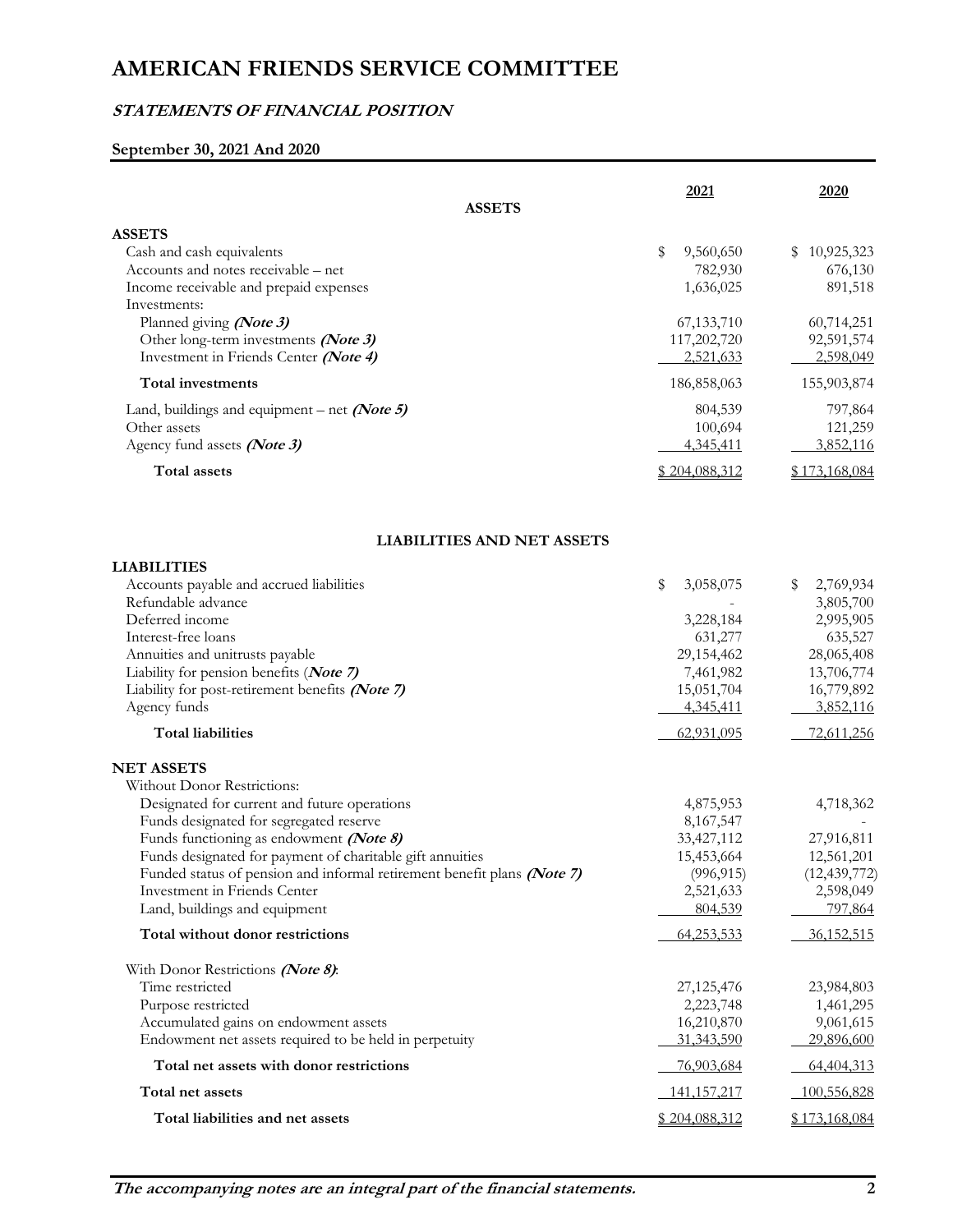# **STATEMENT OF ACTIVITIES AND CHANGES IN NET ASSETS**

# **For The Year Ended September 30, 2021 (With Comparative 2020 Totals)**

|                                                                                      | <b>Without Donor</b><br><b>Restrictions</b> | <b>With Donor</b><br>Restrictions | 2021<br><b>Total</b>   | 2020<br><b>Total</b>      |
|--------------------------------------------------------------------------------------|---------------------------------------------|-----------------------------------|------------------------|---------------------------|
| <b>Operating Revenues</b>                                                            |                                             |                                   |                        |                           |
| Public support:<br>Contributions for current program work<br>Grants from foundations | \$11,801,368                                | 2,713,836<br>S                    | \$14,515,204           | \$13,405,109<br>5,107,676 |
| <b>Bequests</b>                                                                      | 7,819,796                                   | 6,459,315<br>156,246              | 6,459,315<br>7,976,042 | 8,854,927                 |
| Contributions to planned giving program                                              | 603,700                                     | 405,645                           | 1,009,345              | 1,230,181                 |
| Contributions to endowment funds                                                     |                                             | 1,319,336                         | 1,319,336              | 3,311,879                 |
| Total public support                                                                 | 20,224,864                                  | 11,054,378                        | 31,279,242             | 31,909,772                |
| Government grants                                                                    | 2,097,526                                   |                                   | 2,097,526              | 1,367,375                 |
| Investment income, net of fees, appropriated                                         |                                             |                                   |                        |                           |
| (Note3)                                                                              | 3,071,914                                   |                                   | 3,071,914              | 3,071,914                 |
| Program service income                                                               | 193,389                                     |                                   | 193,389                | 217,037                   |
| Miscellaneous interest and other income                                              | 78,193                                      | 956                               | 79,149                 | 616,046                   |
| Net assets released from restrictions                                                | 10,532,233                                  | (10, 532, 233)                    |                        |                           |
| Total revenues                                                                       | 36,198,119                                  | 523,101                           | 36,721,220             | 37,182,144                |
| <b>Operating Expenses</b>                                                            |                                             |                                   |                        |                           |
| Program services:<br>International programs                                          | 9,027,213                                   |                                   | 9,027,213              | 8,959,059                 |
| U.S. programs                                                                        | 17,504,733                                  |                                   | 17,504,733             | 17,914,645                |
|                                                                                      |                                             |                                   |                        |                           |
| Total program services                                                               | 26,531,946                                  |                                   | 26,531,946             | 26,873,704                |
| Program Support:                                                                     |                                             |                                   |                        |                           |
| Fund-raising                                                                         | 4,005,017                                   |                                   | 4,005,017              | 4,384,536                 |
| Management and general                                                               | 3,775,515                                   |                                   | 3,775,515              | 2,545,630                 |
| Total program support                                                                | 7,780,532                                   | $\sim$                            | 7,780,532              | 6,930,166                 |
| <b>Total expenses</b>                                                                | 34, 312, 478                                |                                   | 34,312,478             | 33,803,870                |
| Changes in net assets from operations                                                | 1,885,641                                   | 523,101                           | 2,408,742              | 3,378,274                 |
| Nonoperating Changes In Net Assets                                                   |                                             |                                   |                        |                           |
| Investment gains not appropriated (Note 3)                                           | 12,647,177                                  | 7,803,550                         | 20,450,727             | 4,188,975                 |
| Gain on sale of assets (Note 5)                                                      | 2,638,743                                   |                                   | 2,638,743              |                           |
| PPP SBA grant revenue (Note 6)                                                       | 3,805,700                                   |                                   | 3,805,700              |                           |
| Actuarial (loss) gains on planned giving liabilities                                 | (1,103,566)                                 | 4,172,720                         | 3,069,154              | 1,237,278                 |
| Net actuarial gain (loss) on defined benefit                                         |                                             |                                   |                        |                           |
| retirement plans                                                                     | 8,274,144                                   |                                   | 8,274,144              | (4,761,218)               |
| Other nonoperating changes in net assets                                             | (46, 821)                                   |                                   | (46, 821)              | (678, 242)                |
| Changes in net assets                                                                | 28,101,018                                  | 12,499,371                        | 40,600,389             | 3,365,067                 |
| <b>Net Assets</b>                                                                    |                                             |                                   |                        |                           |
| Beginning of year                                                                    | 36,152,515                                  | 64,404,313                        | 100,556,828            | 97,191,761                |
| End of year                                                                          | \$64,253,533                                | \$76,903,684                      | \$141,157,217          | \$100,556,828             |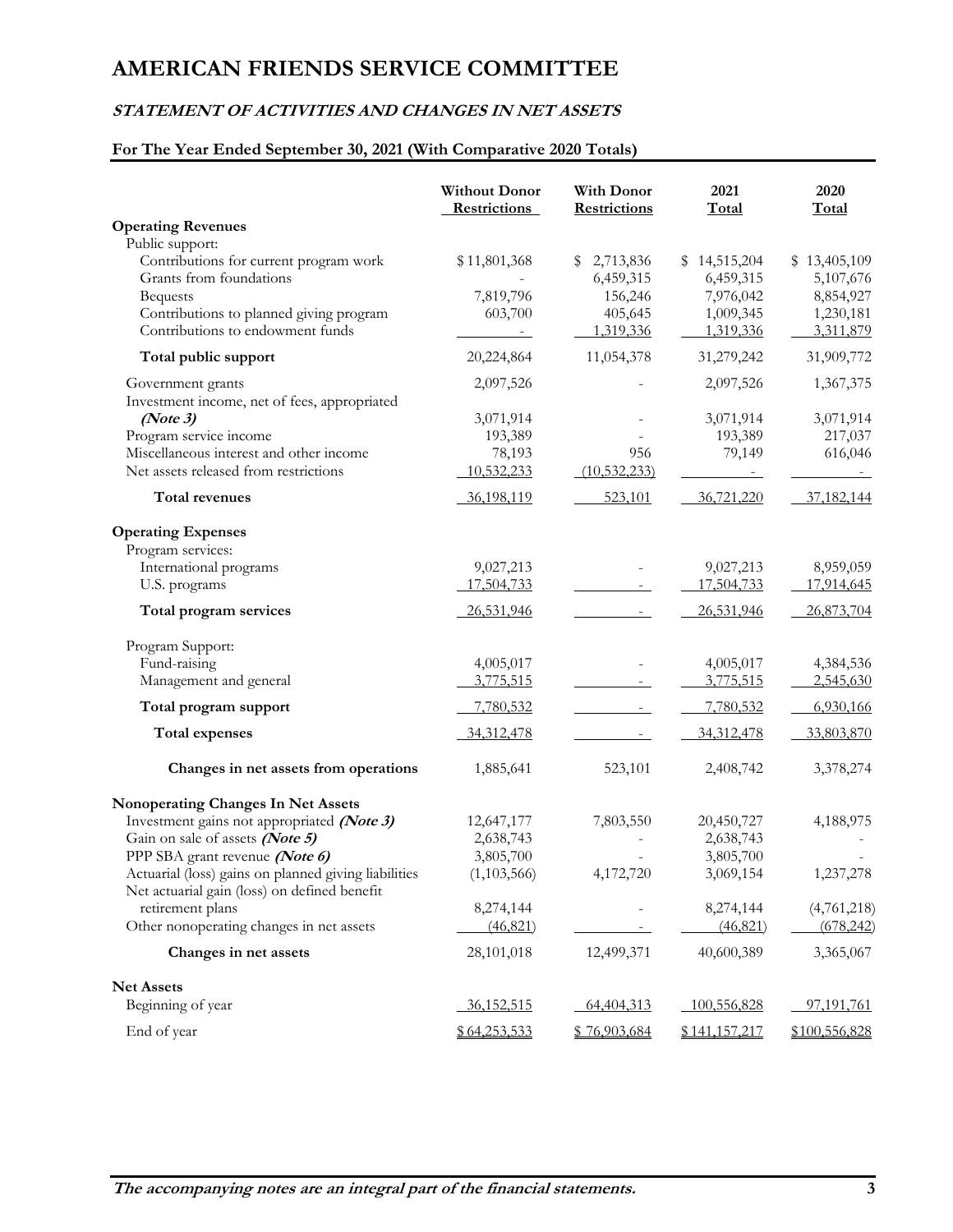# **STATEMENT OF ACTIVITIES AND CHANGES, IN NET ASSETS**

# **For The Year Ended September 30, 2020**

|                                                                                 | <b>Without Donor</b><br>Restrictions | <b>With Donor</b><br><b>Restrictions</b> | 2020<br>Total          |
|---------------------------------------------------------------------------------|--------------------------------------|------------------------------------------|------------------------|
| <b>Operating Revenues</b>                                                       |                                      |                                          |                        |
| Public support:                                                                 |                                      |                                          |                        |
| Contributions for current program work                                          | \$10,725,767                         | \$2,679,342                              | \$13,405,109           |
| Grants from foundations                                                         |                                      | 5,107,676                                | 5,107,676              |
| <b>Bequests</b><br>Contributions to planned giving program                      | 8,765,085<br>1,230,181               | 89,842                                   | 8,854,927<br>1,230,181 |
| Contributions to endowment funds                                                |                                      | 3,311,879                                | 3,311,879              |
| Total public support                                                            | 20,721,033                           | 11,188,739                               | 31,909,772             |
| Government grants                                                               | 1,367,375                            |                                          | 1,367,375              |
| Investment income, net of fees, appropriated                                    |                                      |                                          |                        |
| (Note3)                                                                         | 3,071,914                            |                                          | 3,071,914              |
| Program service income                                                          | 217,037                              |                                          | 217,037                |
| Miscellaneous interest and other income                                         | 615,745                              | 301                                      | 616,046                |
| Net assets released from restrictions                                           | 11,257,880                           | (11,257,880)                             |                        |
| Total revenues                                                                  | 37,250,984                           | (68, 840)                                | 37,182,144             |
| <b>Operating Expenses</b>                                                       |                                      |                                          |                        |
| Program services:                                                               |                                      |                                          |                        |
| International programs                                                          | 8,959,059                            |                                          | 8,959,059              |
| U.S. programs                                                                   | 17,914,645                           |                                          | 17,914,645             |
| Total program services                                                          | 26,873,704                           |                                          | 26,873,704             |
| Program Support:                                                                |                                      |                                          |                        |
| Fund-raising                                                                    | 4,384,536                            |                                          | 4,384,536              |
| Management and general                                                          | 2,545,630                            |                                          | 2,545,630              |
| Total program support                                                           | 6,930,166                            |                                          | 6,930,166              |
| Total expenses                                                                  | 33,803,870                           |                                          | 33,803,870             |
| Changes in net assets from operations                                           | 3,447,114                            | (68, 840)                                | 3,378,274              |
| Nonoperating Changes In Net Assets                                              |                                      |                                          |                        |
| Investment gains not appropriated (Note 3)<br>Actuarial (loss) gains on planned | 3,369,938                            | 819,037                                  | 4,188,975              |
| giving liabilities                                                              | (653, 745)                           | 1,891,023                                | 1,237,278              |
| Net actuarial loss on defined benefit                                           |                                      |                                          |                        |
| retirement plans                                                                | (4,761,218)                          |                                          | (4,761,218)            |
| Other nonoperating changes in net assets                                        | (643, 501)                           | (34,741)                                 | (678, 242)             |
| Changes in net assets                                                           | 758,588                              | 2,606,479                                | 3,365,067              |
| <b>Net Assets</b>                                                               |                                      |                                          |                        |
| Beginning of year                                                               | 35,393,927                           | 61,797,834                               | 97,191,761             |
| End of year                                                                     | \$36,152,515                         | \$64,404,313                             | \$100,556,828          |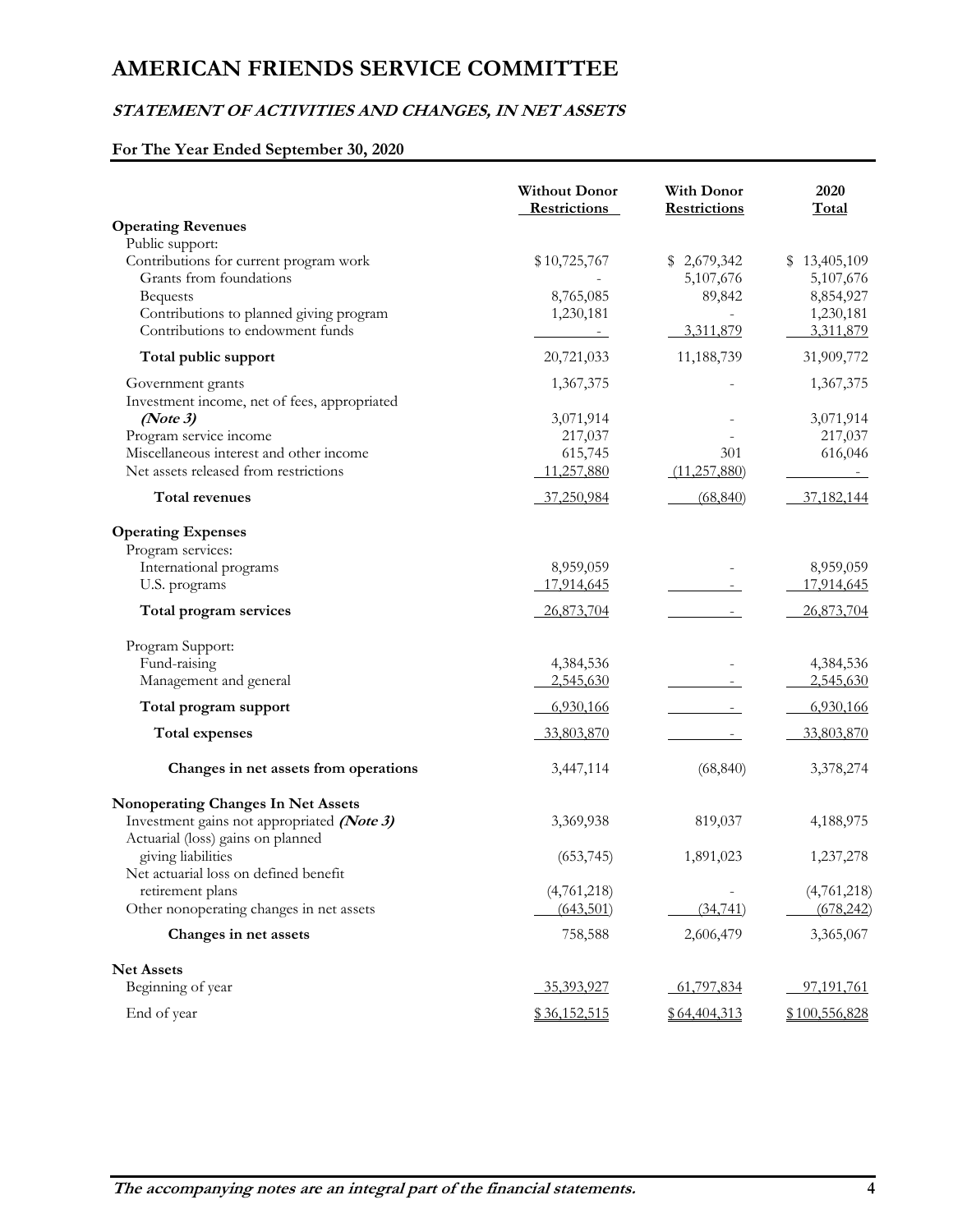# **STATEMENTS OF CASH FLOWS**

# **For The Years Ended September 30, 2021 And 2020**

|                                                                                                                                                                                                                                                                                             | 2021                                                                                            | 2020                                                                                    |
|---------------------------------------------------------------------------------------------------------------------------------------------------------------------------------------------------------------------------------------------------------------------------------------------|-------------------------------------------------------------------------------------------------|-----------------------------------------------------------------------------------------|
| <b>CASH FLOWS FROM OPERATING ACTIVITIES</b>                                                                                                                                                                                                                                                 |                                                                                                 |                                                                                         |
| Total change in net assets                                                                                                                                                                                                                                                                  | \$40,600,389                                                                                    | 3,365,067<br>\$                                                                         |
| Adjustments to reconcile total change in net assets<br>to net cash used in operating activities                                                                                                                                                                                             |                                                                                                 |                                                                                         |
| Realized and unrealized gains on investments<br>Unrealized loss on Friends Center Corporation investment<br>Depreciation<br>Actuarial gains on planned giving liabilities<br>Forgiveness of PPP SBA Loan<br>Gain on sale of property<br>Contributions to endowment funds                    | (21, 720, 188)<br>76,416<br>134,183<br>(3,069,154)<br>(3,805,700)<br>(2,638,743)<br>(1,319,336) | (5,750,442)<br>122,077<br>113,428<br>(1,237,278)<br>(3,311,879)                         |
| Contributions to planned giving program<br>Matured gifts from planned giving program<br>Remainder interest in life estates<br>Adjustment for changes in planned giving liabilities<br>Adjustment for changes in pension and post-retirement benefits                                        | (1,009,345)<br>2,353,421<br>785,906<br>2,329,152<br>(8, 274, 144)                               | (1,230,181)<br>4,159,909<br>1,528,598<br>2,254,960<br>4,761,218                         |
| Changes in assets and liabilities which provided (used) cash<br>Accounts and notes receivable<br>Income receivable and prepaid expenses<br>Other assets<br>Accounts payable and accrued liabilities<br>Deferred income<br>Liability for pension and post-retirement benefits                | (106, 800)<br>(744, 507)<br>20,565<br>288,141<br>232,279<br>301,164                             | 169,328<br>399,892<br>301,110<br>830,744<br>469,843                                     |
| Net cash provided by operating activities                                                                                                                                                                                                                                                   | 4,433,699                                                                                       | 6,946,394                                                                               |
| CASH FLOWS FROM INVESTING ACTIVITIES<br>Purchase of land, buildings, and equipment<br>Proceeds from sale of land, buildings, and equipment<br>Purchase of investments<br>Sales of investments<br>Net cash used in investing activities                                                      | (178, 813)<br>2,676,698<br>(70, 945, 328)<br>62,171,825<br>(6,275,618)                          | (157, 343)<br>(67, 299, 796)<br>66,175,831<br>(1,281,308)                               |
| <b>CASH FLOWS FROM FINANCING ACTIVITIES</b>                                                                                                                                                                                                                                                 |                                                                                                 |                                                                                         |
| Proceeds from interest-free loans<br>Repayment of interest-free loans<br>Cash received from refundable advance<br>Cash received for endowment funds<br>Cash received for planned giving program<br>Matured gifts from planned giving program<br>Net benefit income (payments) to annuitants | 6,000<br>(10,250)<br>1,319,336<br>472,431<br>(2,353,421)<br>1,043,150                           | 6,000<br>(138,039)<br>3,805,700<br>3,311,879<br>1,696,723<br>(4,159,909)<br>(3,430,852) |
| Net cash provided by financing activities                                                                                                                                                                                                                                                   | 477,246                                                                                         | 1,091,502                                                                               |
| Net (decrease) increase in cash and cash equivalents                                                                                                                                                                                                                                        | (1,364,673)                                                                                     | 6,756,588                                                                               |
| CASH AND CASH EQUIVALENTS<br>Beginning of year                                                                                                                                                                                                                                              | 10,925,323                                                                                      | 4,168,735                                                                               |
| End of year                                                                                                                                                                                                                                                                                 | \$9,560,650                                                                                     | <u>\$10,925,323</u>                                                                     |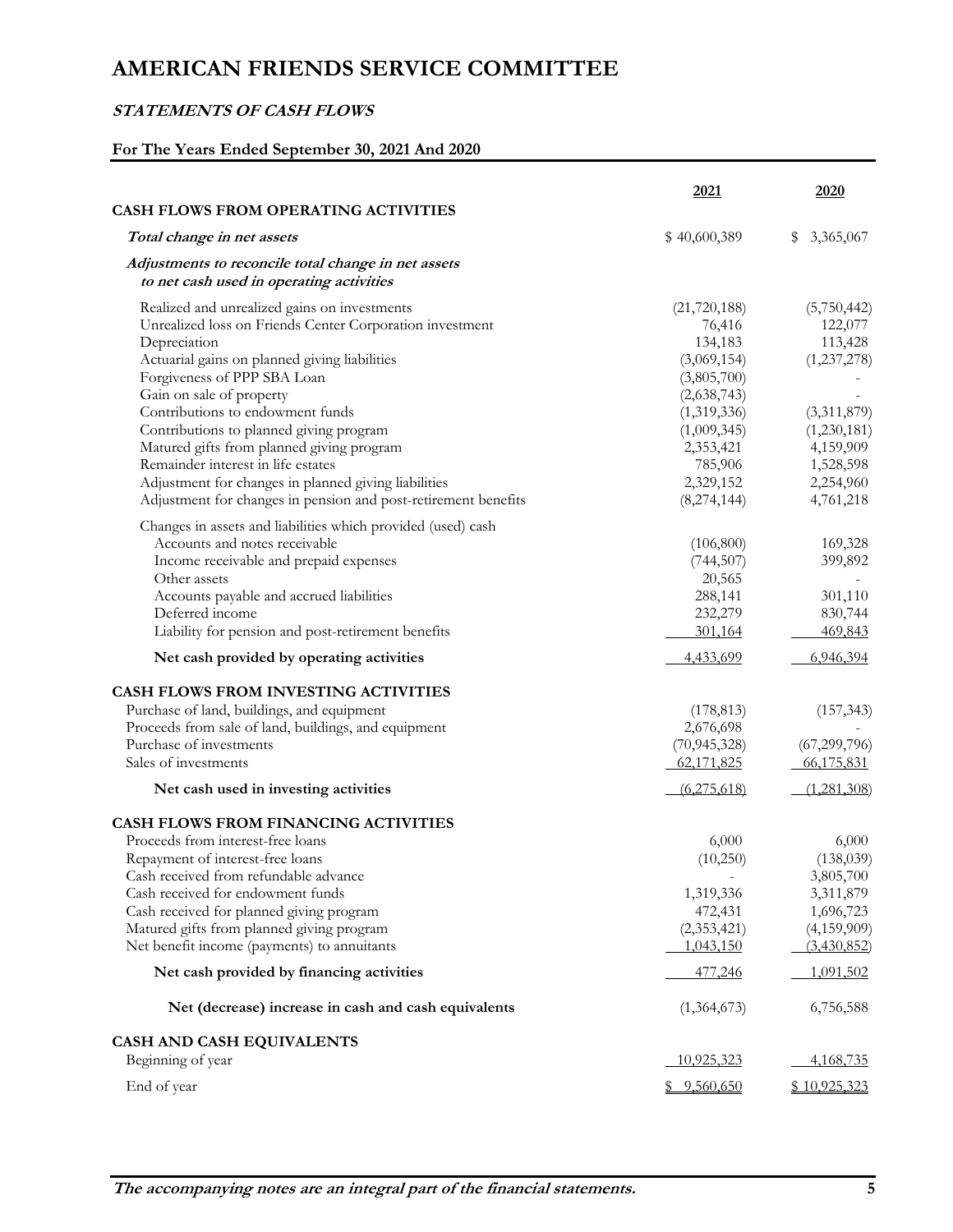#### **STATEMENT OF FUNCTIONAL EXPENSES**

### **For The Year Ended September 30, 2021**

|                                          | <b>Program Services</b> |              | <b>Program Support</b>              |              |                                     |                                    |                          |
|------------------------------------------|-------------------------|--------------|-------------------------------------|--------------|-------------------------------------|------------------------------------|--------------------------|
|                                          | International           | <u>U.S.</u>  | Total<br>Program<br><b>Services</b> | Fund-Raising | Management<br>and<br><b>General</b> | Total<br>Program<br><b>Support</b> | Total<br><b>Expenses</b> |
| Compensation Expense:                    |                         |              |                                     |              |                                     |                                    |                          |
| Salaries and benefits                    | \$4,810,699             | \$12,626,532 | \$17,437,231                        | \$2,679,524  | \$2,272,279                         | \$4,951,803                        | \$22,389,034             |
| Net periodic pension and retiree         |                         |              |                                     |              |                                     |                                    |                          |
| medical expense                          | 175,594                 | 456,404      | 631,998                             | 77,956       | 16,924                              | 94,880                             | 726,878                  |
| Net compensation expense                 | 4,986,293               | 13,082,936   | 18,069,229                          | 2,757,480    | 2,289,203                           | 5,046,683                          | 23,115,912               |
| Professional fees and services           | 786,392                 | 1,298,799    | 2,085,191                           | 406,910      | 555,434                             | 962,344                            | 3,047,535                |
| Occupancy                                | 374,840                 | 923,646      | 1,298,486                           | 245,158      | 129,329                             | 374,487                            | 1,672,973                |
| Risk management insurance                | 22,821                  | 27,683       | 50,504                              | 4,795        | 232,306                             | 237,101                            | 287,605                  |
| Office supplies                          | 27,546                  | 65,358       | 92,904                              | 3,758        | 5,476                               | 9,234                              | 102,138                  |
| Equipment leasing, purchase, and repairs | 46,835                  | 76,796       | 123,631                             | 17,329       | 5,868                               | 23,197                             | 146,828                  |
| Program activities                       | 1,070,649               | 685,233      | 1,755,882                           | 14,499       | 52,986                              | 67,485                             | 1,823,367                |
| Telephone and communications             | 183,801                 | 317,164      | 500,965                             | 46,716       | 251,331                             | 298,047                            | 799,012                  |
| Postage and shipping                     | 13,669                  | 59,474       | 73,143                              | 12,257       | 14,943                              | 27,200                             | 100,343                  |
| Travel                                   | 177,223                 | 49,080       | 226,303                             | 13,687       | 27,002                              | 40,689                             | 266,992                  |
| Conferences, conventions, and meetings   | 407,115                 | 62,458       | 469,573                             | 6,939        | 25,749                              | 32,688                             | 502,261                  |
| Fundraising appeals                      | 253,798                 | 370,882      | 624,680                             | 405,073      | $\sim$                              | 405,073                            | 1,029,753                |
| Printing and publishing                  | 27,923                  | 70,452       | 98,375                              | 30,668       | 32,349                              | 63,017                             | 161,392                  |
| Awards and grants                        | 402,641                 | 296,128      | 698,769                             |              | 33,662                              | 33,662                             | 732,431                  |
| Miscellaneous expense                    | 236,275                 | 101,200      | 337,475                             | 39,748       | 12,530                              | 52,278                             | 389,753                  |
| Total expenses before depreciation       | 9,017,821               | 17,487,289   | 26,505,110                          | 4,005,017    | 3,668,168                           | 7,673,185                          | 34,178,295               |
| Depreciation of buildings and equipment  | 9,392                   | 17,444       | 26,836                              |              | 107,347                             | 107,347                            | 134,183                  |
| Total expenses                           | \$9,027,213             | \$17,504,733 | \$26,531,946                        | \$4,005,017  | \$3,775,515                         | \$7,780,532                        | \$34,312,478             |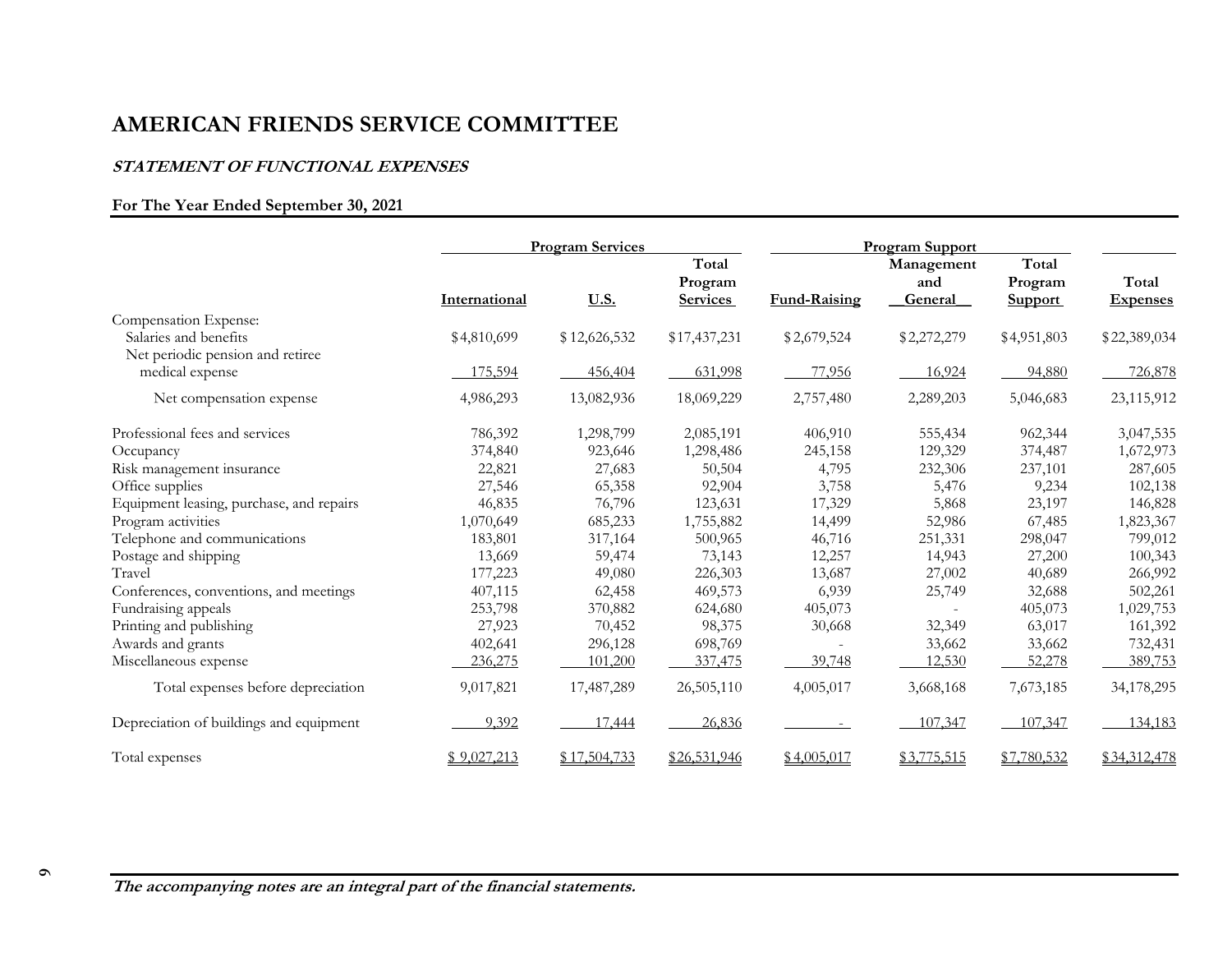#### **STATEMENT OF FUNCTIONAL EXPENSES**

### **For The Year Ended September 30, 2020**

|                                          | <b>Program Services</b> |              | <b>Program Support</b>              |              |                              |                                    |                          |
|------------------------------------------|-------------------------|--------------|-------------------------------------|--------------|------------------------------|------------------------------------|--------------------------|
|                                          | International           | <u>U.S.</u>  | Total<br>Program<br><b>Services</b> | Fund-Raising | Management<br>and<br>General | Total<br>Program<br><b>Support</b> | Total<br><b>Expenses</b> |
| Compensation Expense:                    |                         |              |                                     |              |                              |                                    |                          |
| Salaries and benefits                    | \$5,357,459             | \$13,257,289 | \$18,614,748                        | \$2,864,513  | \$1,582,936                  | \$4,447,449                        | \$23,062,197             |
| Net periodic pension and retiree         |                         |              |                                     |              |                              |                                    |                          |
| medical expense                          | 109,147                 | 270,089      | 379,236                             | 58,358       | 32,249                       | 90,607                             | 469,843                  |
| Net compensation expense                 | 5,466,606               | 13,527,378   | 18,993,984                          | 2,922,871    | 1,615,185                    | 4,538,056                          | 23,532,040               |
| Professional fees and services           | 395,984                 | 829,741      | 1,225,725                           | 493,233      | 162,842                      | 656,075                            | 1,881,800                |
| Occupancy                                | 478,341                 | 1,090,811    | 1,569,152                           | 352,201      | 40,460                       | 392,661                            | 1,961,813                |
| Risk management insurance                | 21,314                  | 19,610       | 40,924                              | 2,627        | 279,973                      | 282,600                            | 323,524                  |
| Office supplies                          | 30,655                  | 67,199       | 97,854                              | 5,637        | 8,973                        | 14,610                             | 112,464                  |
| Equipment leasing, purchase, and repairs | 57,973                  | 110,696      | 168,669                             | 9,224        | 5,086                        | 14,310                             | 182,979                  |
| Program activities                       | 848,642                 | 445,998      | 1,294,640                           | 21,544       | 30,597                       | 52,141                             | 1,346,781                |
| Telephone and communications             | 137,199                 | 317,143      | 454,342                             | 52,159       | 190,419                      | 242,578                            | 696,920                  |
| Postage and shipping                     | 14,366                  | 29,774       | 44,140                              | 9,945        | 25,242                       | 35,187                             | 79,327                   |
| Travel                                   | 272,430                 | 281,671      | 554,101                             | 74,379       | 49,864                       | 124,243                            | 678,344                  |
| Conferences, conventions, and meetings   | 547,896                 | 70,563       | 618,459                             | 4,758        | 28,968                       | 33,726                             | 652,185                  |
| Fundraising appeals                      | 15,432                  | 682,905      | 698,337                             | 408,884      |                              | 408,884                            | 1,107,221                |
| Printing and publishing                  | 19,474                  | 65,058       | 84,532                              | 20,545       | 4,944                        | 25,489                             | 110,021                  |
| Awards and grants                        | 387,266                 | 305,864      | 693,130                             |              |                              |                                    | 693,130                  |
| Miscellaneous expense                    | 262,930                 | 49,249       | 312,179                             | 6,529        | 13,185                       | 19,714                             | 331,893                  |
| Total expenses before depreciation       | 8,956,508               | 17,893,660   | 26,850,168                          | 4,384,536    | 2,455,738                    | 6,840,274                          | 33,690,442               |
| Depreciation of buildings and equipment  | 2,551                   | 20,985       | 23,536                              |              | 89,892                       | 89,892                             | 113,428                  |
| Total expenses                           | \$8,959,059             | \$17,914,645 | \$26,873,704                        | \$4,384,536  | \$2,545,630                  | \$6,930,166                        | \$33,803,870             |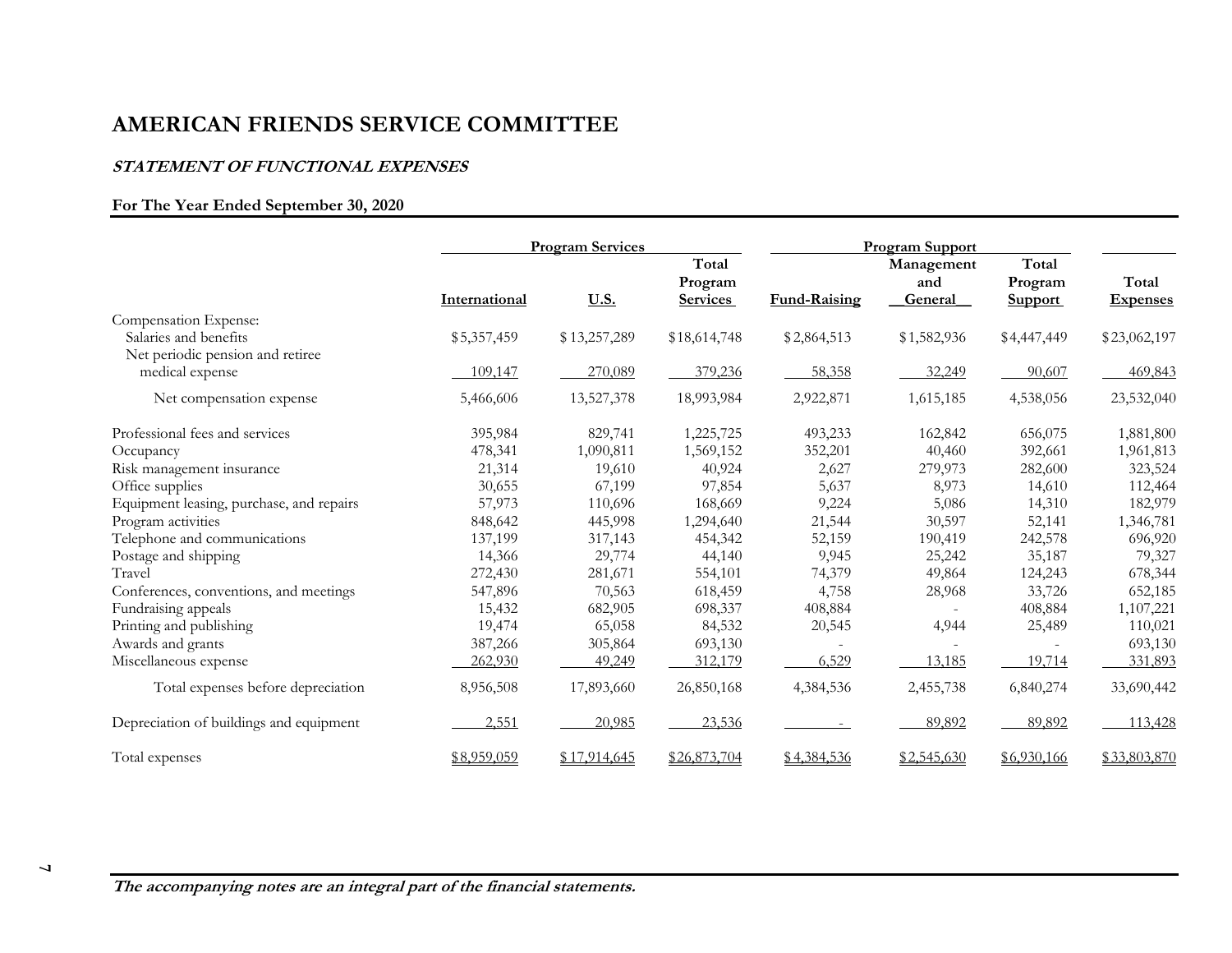### **NOTES TO FINANCIAL STATEMENTS**

### **For The Years Ended September 30, 2021 And 2020**

### **(1) BACKGROUND**

The American Friends Service Committee (**"AFSC"**) was founded in 1917 and is incorporated in the Commonwealth of Pennsylvania. Its purpose is to engage in religious, charitable, social, philanthropic, and relief work in the United States and in other countries on behalf of participating yearly meetings and other bodies of the Religious Society of Friends in the United States of America. AFSC is primarily funded by charitable contributions, grants, and bequests from individuals, corporations and foundations. AFSC has a central office, four (4) U.S. regional offices, thirty-two (32) area offices, two (2) branch offices, and sixteen (16) international project offices.

The Internal Revenue Service **("IRS")** has determined AFSC to be an "association of churches" and, therefore, exempt from federal income taxes under section  $501(c)(3)$  of the Internal Revenue Code. The IRS has further determined that contributions made to AFSC are deductible by the donors to the extent allowed by law.

### **(2) SUMMARY OF SIGNIFICANT ACCOUNTING POLICIES**

#### **BASIS OF PRESENTATION**

The accompanying financial statements have been prepared on the accrual basis of accounting and include all the accounts and funds of AFSC's national, regional, area, and international project offices. All material interoffice accounts have been eliminated.

### **CASH AND CASH EQUIVALENTS**

AFSC considers all highly liquid financial instruments with effective maturities at the date of purchase of twelve months or less to be cash equivalents.

### **CONCENTRATION OF CREDIT RISK**

AFSC is required to disclose significant concentrations of credit risk regardless of the degree of such risk. As of September 30, 2021 and 2020, AFSC maintained bank deposits that exceeded the limit of insurability under the Federal Deposit Insurance Corporation. The risk is managed by monitoring the financial institutions in which deposits are made.

### **INVESTMENTS**

Investments are stated at fair value **(See Note 3)**. AFSC allocates investment income for program work from its endowments and funds functioning as endowments, using the total return method. The Board of Directors has established a spending rate of 4.5%-5.0%. The approved spending rate was 4.7% and 4.8% for the years ended September 30, 2021 and 2020, respectively. This spending rate, which is applied to a three-year average of the net asset value of the related endowment funds, resulted in a Board-approved allocation for program work of \$3,071,914 in both 2021 and 2020. This allocated investment income is included in operating revenue on the statement of activities. Investment return on long-term investments not allocated for operations is included in "Non-operating changes in net assets" on the statement of activities.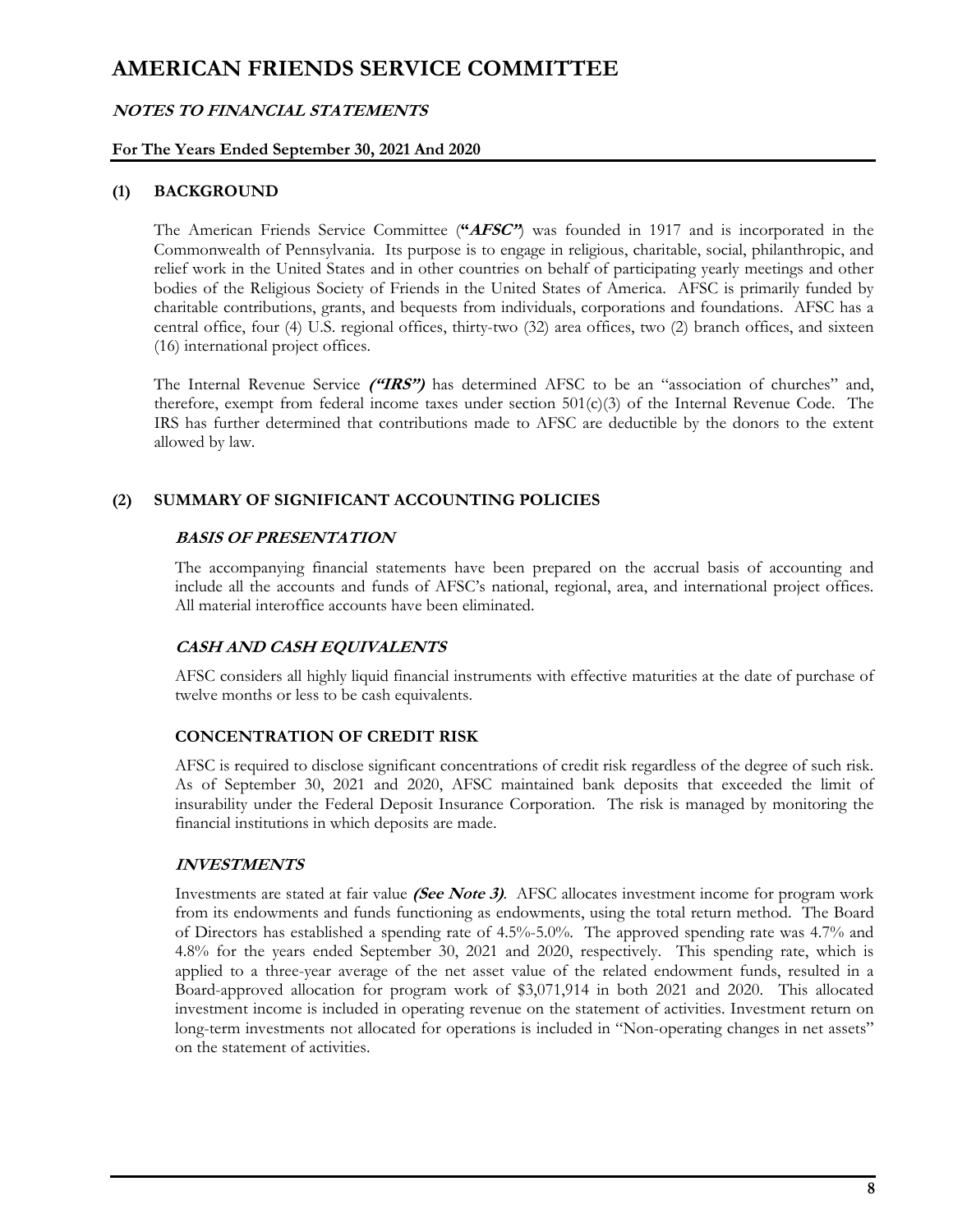### **NOTES TO FINANCIAL STATEMENTS – (Continued)**

### **For The Years Ended September 30, 2021 And 2020**

### **INVESTMENT IN FRIENDS CENTER CORPORATION**

The Friends Center Corporation **("FCC")** is a 501(c)(3) nonprofit organization comprised of three member organizations, including AFSC, the Philadelphia Yearly Meeting of the Religious Society of Friends **("PYM")**, and Central Philadelphia Monthly Meeting **("CPMM")**, and governed by an agreement among these organizations (the **"FCC Agreement"**). The FCC constructed and operates the Friends Center complex in Philadelphia for the use by AFSC, other Quaker organizations, and organizations with similar beliefs. Certain provisions of the FCC Agreement permit each member organization to withdraw from FCC with proper notification. In the event of a withdrawal or dissolution, AFSC is entitled to receive an amount equal to 37% of the Friends Center's net assets, as defined in the FCC Agreement. The percentages for PYM and CPMM are 33% and 30%, respectively. AFSC accounts for its investment in FCC using the equity method of accounting. See Note 9 for further details on AFSC's transactions with FCC.

### **LAND, BUILDINGS, AND EQUIPMENT**

AFSC follows the practice of recording land, buildings, furniture, and equipment, either purchased or contributed, with a cost or fair value in excess of \$2,500 as assets. Depreciation is provided on the straight-line basis over the estimated useful lives (ranging from 3 to 50 years) of the assets.

### **INTEREST-FREE LOANS**

Interest-free loans are comprised of amounts loaned to AFSC for unspecified periods of time, bearing no interest. All income and gains from the investment of such loans is available to AFSC for unrestricted use, unless specifically restricted by the lender, who may at any time recall only the original principal portion of the loan. Interest-free loans are received mainly from individuals, who wish to support AFSC.

#### **ACCRUED PENSION AND POST-RETIREMENT BENEFITS AND FUNDING STATUS**

FASB Accounting Standards Codification **("FASB ASC")** Topic 715, *Compensation – Retirement Benefits* (FASB ASC 715), requires an organization to recognize the over-funded or under-funded status of a defined benefit and post-retirement benefit plan in its statement of financial position and to recognize changes in funded status in the year in which the changes occur through changes in unrestricted net assets. Any over-funded status of AFSC's plan is shown as an asset under "Prepaid pension" on the accompanying statement of financial position and any under-funded status is a liability incorporated under the caption "liability for pension benefits" and "liability for post-retirement benefits." Changes in the funded status, net of the net periodic benefit cost, are shown within "Nonoperating changes in net assets" on the accompanying statementof activities. Underfunded liabilities of the defined benefit pension plan of \$7,461,982 and \$13,706,774 and total obligations of the informal post-retirement plan of \$15,051,704 and \$16,779,892 have been included in the statements of financial position as of September 30, 2021 and 2020, respectively.

### **AGENCY FUNDS**

Agency funds account for assets received by AFSC that are to be held or disbursed only on instructions of the individuals or organizations from which they were received. Included in the agency funds are the assets of AFSC's revocable trusts, 10-year trusts, and charitable trusts that designate a third party remainderman.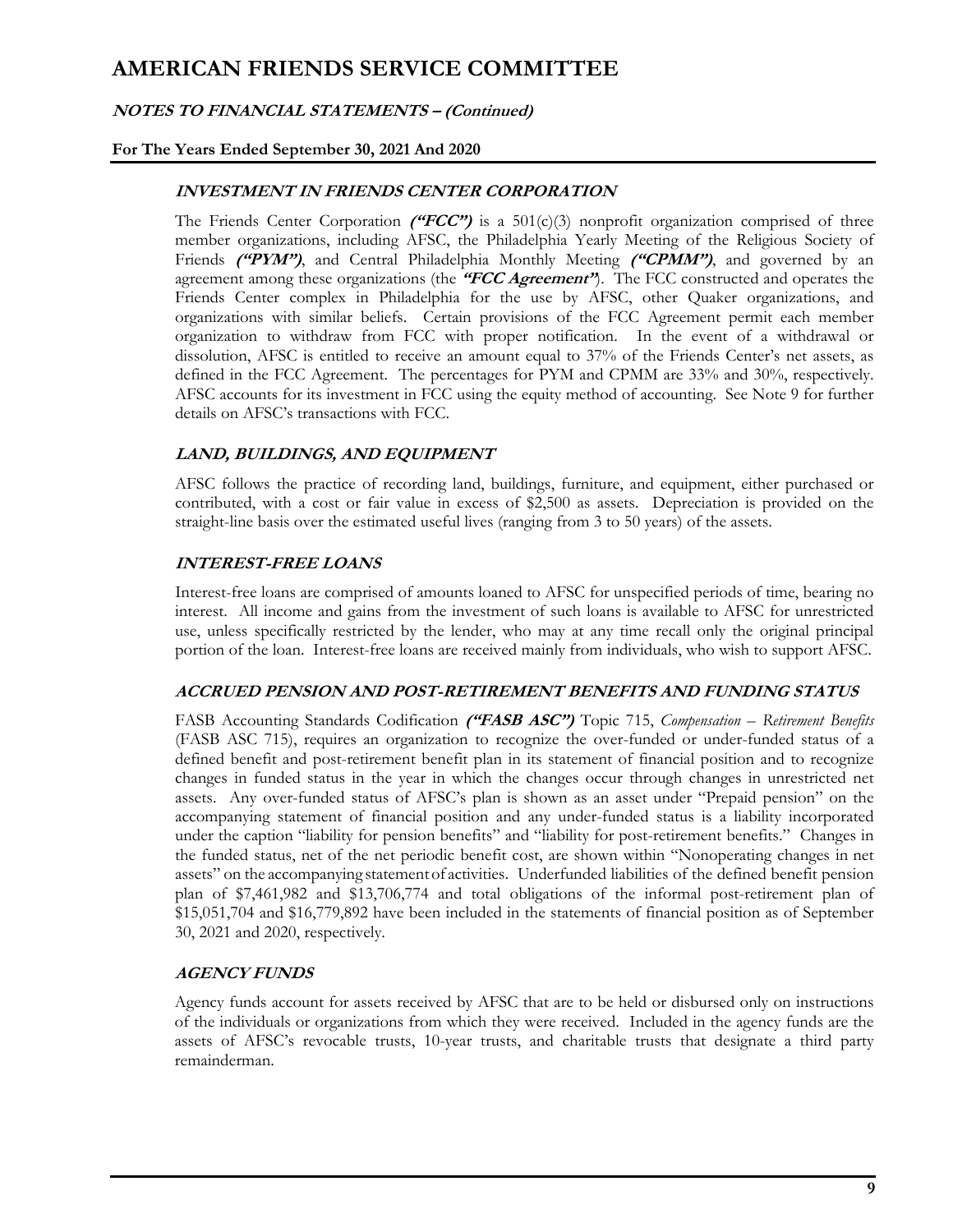## **NOTES TO FINANCIAL STATEMENTS – (Continued)**

### **For The Years Ended September 30, 2021 And 2020**

### **ANNUITY AND LIFE INCOME GIFTS**

Gifts under split-interest agreements, generally charitable gift annuities and charitable remainder unitrusts, are recorded at their fair value at date of receipt. Contribution revenue is recognized as the difference between the assets received and the actuarially determined liability to the beneficiaries.

Annuity liabilities are computed using standard life expectancy and annuity tables at a 7.5% rate of interest. The liability for such payments is subsequently adjusted for annuities paid and the effects of actuarial gains and losses. Charitable remainder unitrust liabilities are recorded at the present value of the estimated future payments to be distributed over the beneficiary's expected lives. The liability for such payments is subsequently adjusted to reflect amortization of the discount, revaluations of the present value of the estimated future payments to the beneficiaries, and changes in actuarial assumptions.

### **NET ASSETS**

A description of each net asset category is as follows:

- *Net Assets without donor-imposed restrictions*: Represents assets that are available for the support of operations and whose use is not externally restricted, although their use may be limited by other factors, such as Board designations, which are as follows:
	- *Funds functioning as endowment*: Funds functioning as endowment represent unrestricted funds designated by the Board to maintain principal in the same manner as in the Endowment while using the income to support the operating activities of AFSC.
	- *Funded status of pension and informal retirement benefit plans*: The amount by which the pension plan and informal retirement benefit plan is funded as compared to the investments designated by AFSC for such purposes, but not placed in a separate trust, for the informal post-retirement benefit plan.
	- *Funds designated for payment of charitable gift annuities:* The amount by which funds invested for charitable gift annuity obligations exceeds the actuarial present value of future liability under charitable gift annuity agreements.
	- *Investment in Friends Center*: The Investment in Friends Center represents AFSC's equity in Friends Center Corporation **(See Note 4)**.
	- *Land, building and equipment*: Land, building, and equipment is the net book value of land, buildings, furniture, and equipment.
- *Net Assets with donor-imposed restrictions*: Net assets with donor-imposed restrictions are those whose use by AFSC has been limited by donors for a specific purpose or time period. These net assets consist of gifts for which donor-imposed restrictions have not been met, and for accumulated gains recognized on permanent endowments. Net assets with donor-imposed restrictions also consist of permanent endowment fund investments to be held indefinitely, the income from which is expendable for operations or with restrictions as noted by the donor.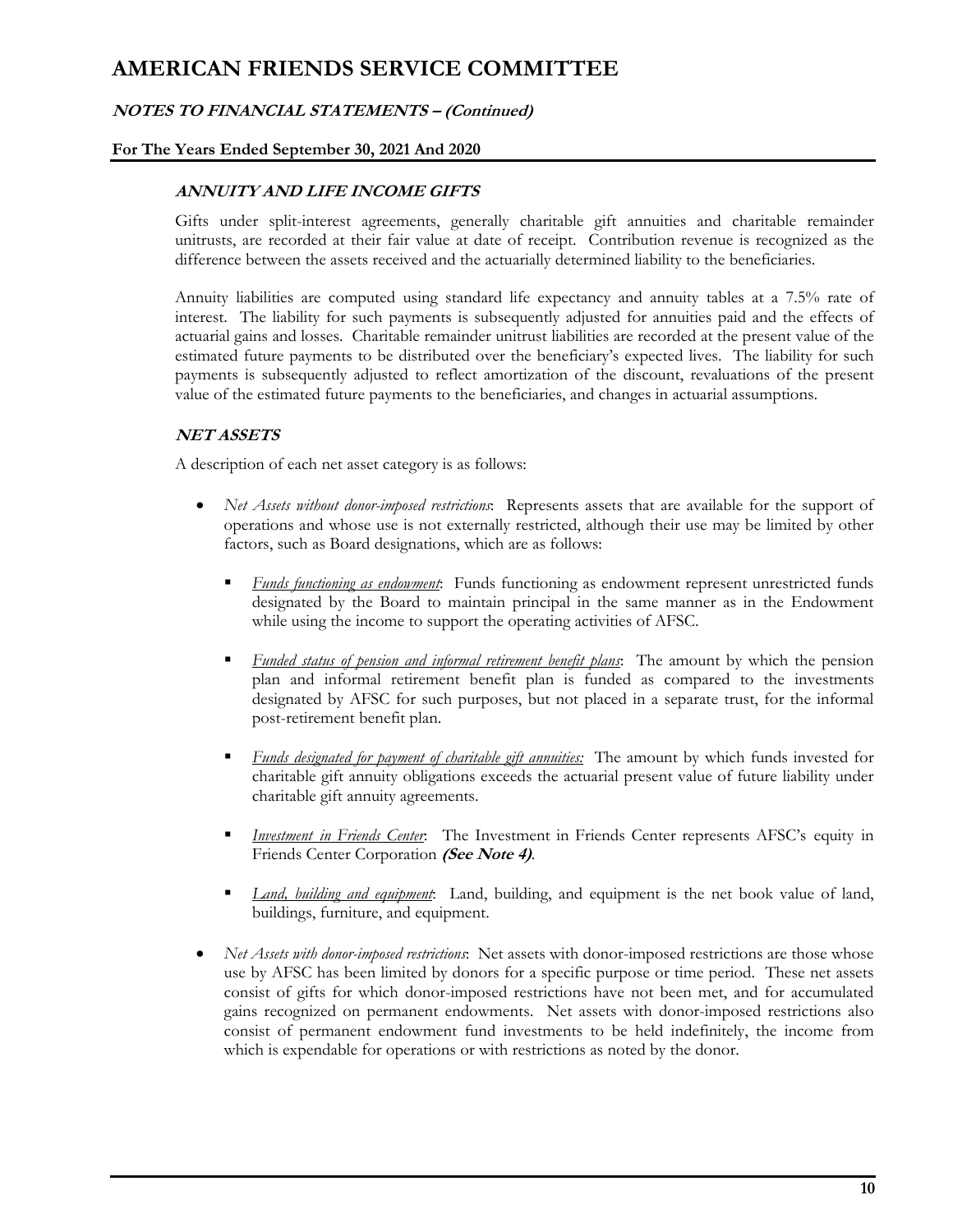### **NOTES TO FINANCIAL STATEMENTS – (Continued)**

### **For The Years Ended September 30, 2021 And 2020**

### **ESTIMATES AND ASSUMPTIONS**

The preparation of financial statements in conformity with accounting principles generally accepted in the United States of America requires management to make estimates and assumptions that affect the amounts reported in the financial statements and related disclosures and, therefore, actual results could differ from those estimates.

### **GRANTS AND CONTRACTS AND REVENUE RECOGNITION**

AFSC recognizes contributions when cash, securities or other assets, and unconditional promise to give is received. Conditional contributions include donor-imposed conditions with one or more barriers that must be overcome before AFSC is entitled to the assets transferred or promised and there is a right of return to the contributor for assets transferred or a right of release of the promisor from its obligation to transfer assets. AFSC recognizes the contribution when the conditions are substantially met or explicitly waived. Unconditional contributions are classified as without donor restrictions unless there are donor stipulations that limit the use of the donated assets. When a donor restriction expires, that is, when a stipulated time restriction ends or purpose of the restriction is accomplished, net assets with donor restrictions are then classified to net assets without donor restrictions and reported in the statement of activities as "**net assets released from restrictions**."

AFSC does not enter into legally enforceable contracts on promises of contributions with the exception of certain types of planned gifts. As a result, AFSC does not record pledges as income until the amounts are received.

A portion of AFSC's revenue is derived from cost-reimbursable federal, state and other grants, which are conditioned upon certain performance requirements and/or the incurrence of allowable qualifying expenses. Amounts received are recognized as revenue when AFSC has incurred expenditures in compliance with specific grant provisions. Amounts received prior to incurring qualifying expenditures are reported as deferred revenue in the statement of financial position.

Legal fees are recognized when the services are performed. Sales of literature or goods are recognized by AFSC when the items are sold. Rental income is recognized over the course of the leases.

AFSC's Planned Giving Program allows donors to contribute to AFSC and at the same time receive lifetime income payments to their designated beneficiaries. Charitable gift annuities and charitable gift funds are classified as net assets without donor restrictions. All other planned gifts are classified as net assets with donor restrictions-time until the beneficiaries' death, after which they are classified as net assets without donor restrictions unless specified otherwise by the donor.

### **GRANTS AND CONTRACTS RECEIVABLE**

Grants and contracts receivable are stated at the amount management expects to collect from outstanding balances. On a periodic basis, AFSC evaluates their grants and contracts receivable and establishes an allowance for doubtful accounts based on their history of past write-offs, economic conditions, and conditions surrounding contracts and disallowed costs. At year end, an allowance for doubtful accounts was deemed not necessary.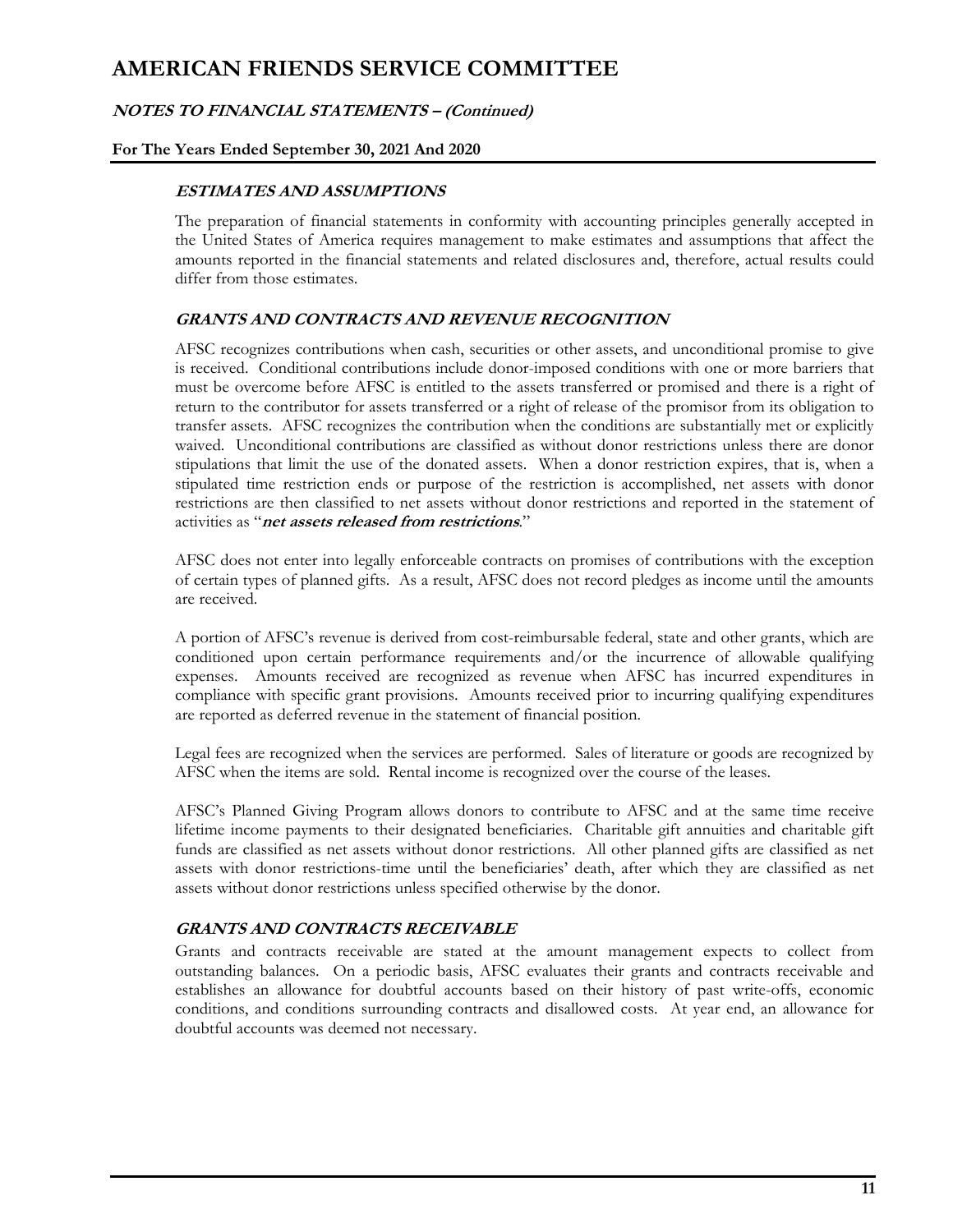### **NOTES TO FINANCIAL STATEMENTS – (Continued)**

### **For The Years Ended September 30, 2021 And 2020**

### **RECENT ACCOUNTING PRONOUNCEMENTS – NOT YET ADOPTED**

#### **Leases**

In February 2016, the FASB issued ASU 2016-02 *"Leases (Topic 842)."* The primary objective of the standard is to increase transparency and comparability among organizations by requiring lessees to recognize lease assets and lease liabilities on the balance sheet and disclosing key information about leasing arrangements. The new standard clarifies the definition of a lease and causes lessees to recognize leases on the balance sheet as a lease liability with a corresponding right-of-use asset. The standard is effective for fiscal years beginning after December 15, 2021. Early adoption is permitted. AFSC is currently evaluating the standard and its impact on the financial statements.

### **RECLASSIFICATIONS**

Certain reclassifications were made to the 2021 financial statements to conform to the 2020 presentation.

# **(3) INVESTMENTS**

AFSC used various methods to measure the fair value of its investments on a recurring basis. Generally accepted accounting principles established a hierarchy that prioritizes inputs to valuation methods. The three levels of inputs are described below:

- Level 1 Unadjusted quoted prices in active markets at the measurement date for identical assets and/or liabilities. An active market is one in which transactions for assets or liabilities occur with sufficient frequency and volume to provide pricing information on an ongoing basis. This category includes contracts traded on active exchange markets valued using unadjusted prices quoted directly from the exchange.
- Level 2 Observable inputs other than quoted prices included in Level 1 that are observable for the asset or liability, either directly or indirectly. These inputs may include quoted prices for the identical instrument in an inactive market, prices for similar instruments, interest rates, prepayment speeds, credit risk, yield curves, default rates and similar data.
- Level 3 Assets or liabilities whose fair value is estimated based on internally developed models or methodologies using inputs that are generally less readily observable and supported by little, if any, market activity at the measurement date. Unobservable inputs are developed based on the best available information and subject to cost benefit constraints.

*Common Stocks:* Level 1 common stocks represent an actively managed portfolio of registered securities. These securities trade in active stock markets and are based on daily quoted market prices.

*Mutual Funds:* Level 1 mutual funds represent international equity funds. These securities trade in active stock markets and are based on daily quoted market prices.

*Bonds:* Level 2 bonds represent an actively managed portfolio of registered securities. These securities trade in active markets and inputs used to value these bonds generally include relative credit information, observed market movements, sector news, spread to the U.S. Treasury market and other market information.

*Cash and Cash Equivalents* represent money market funds and are classified as Level 1 investments.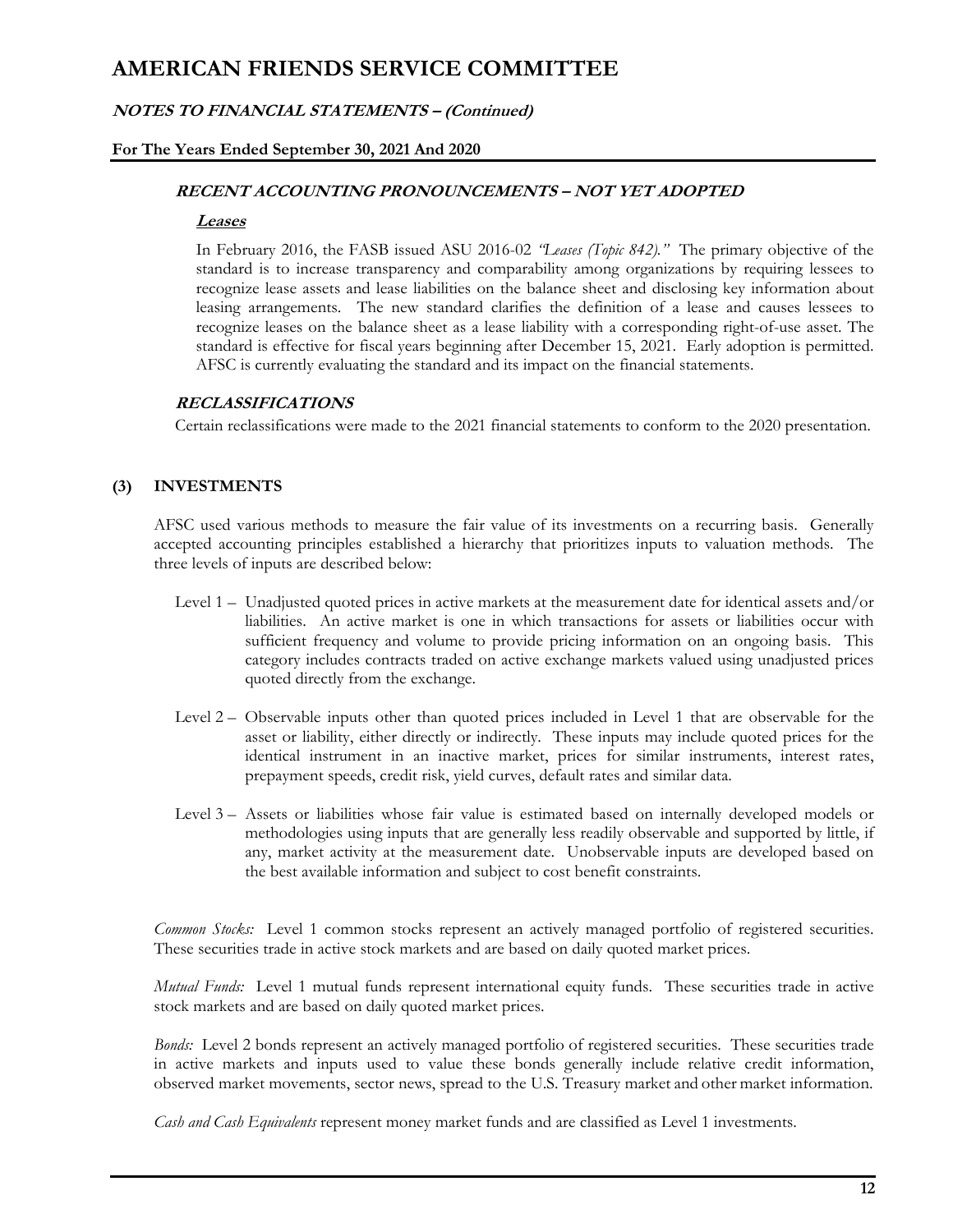# **NOTES TO FINANCIAL STATEMENTS – (Continued)**

#### **For The Years Ended September 30, 2021 And 2020**

*Commingled Funds* include commingled funds with underlying securities that have observable Level 1 quoted inputs; however, these commingled funds are not traded in public markets and the net asset value (NAV) is calculated at the end of each month. Redemptions and purchases may be made on the first business day of each month using the prior month's NAV.

Other investments, classified as Level 3, include deeds, leases, property for resale, and insurance policies and are generally listed at contributed value.

The inputs methodology used for valuing securities are not necessarily an indication of the risk associated with investing in those securities.

The summary of inputs used to value AFSC's investments as of September 30, 2021 are as follows:

|                                          | Fair Value Measurement At Reporting Date Using: |                     |                     |                     |                           |
|------------------------------------------|-------------------------------------------------|---------------------|---------------------|---------------------|---------------------------|
|                                          |                                                 | Observable          | Other<br>Observable | Unobservable        |                           |
| 2021                                     | Total<br><b>Fair Value</b>                      | Inputs<br>(Level 1) | Inputs<br>(Level 2) | Inputs<br>(Level 3) | <b>Net Asset</b><br>Value |
| <b>Planned Giving Investments:</b>       |                                                 |                     |                     |                     |                           |
| Common Stocks                            | 15,907,202<br>\$                                | \$15,907,202        | \$                  | \$                  | \$                        |
| Mutual Funds                             | 2,497,932                                       | 2,497,932           |                     |                     |                           |
| Bonds                                    | 21,879,304                                      |                     | 21,879,304          |                     |                           |
| Commingled Funds                         | 23,670,061                                      |                     |                     |                     | 23,670,061                |
| Other                                    | 2,310                                           |                     |                     | 2,310               |                           |
| Cash and Cash Equivalents                | 3,176,901                                       | 3,176,901           |                     |                     |                           |
| <b>Total Planned Giving Investments</b>  | \$67,133,710                                    | \$21,582,035        | \$21,879,304        | \$2,310             | \$23,670,061              |
| Other Long Term Investments:             |                                                 |                     |                     |                     |                           |
| Common Stocks                            | 21,735,689<br>\$.                               | \$21,735,689        | \$                  | \$                  | \$                        |
| Mutual Funds                             | 9,095,846                                       | 9,095,846           |                     |                     |                           |
| <b>Bonds</b>                             | 27,971,780                                      |                     | 27,971,780          |                     |                           |
| Commingled Funds                         | 50,903,582                                      |                     |                     |                     | 50,903,582                |
| Other                                    | 38,285                                          |                     |                     | 38,285              |                           |
| Cash and Cash Equivalents                | 7,457,538                                       | 7,457,538           |                     |                     |                           |
| <b>Total Other Long-Term Investments</b> | \$117,202,720                                   | \$38,289,073        | \$27,971,780        | \$38,285            | \$50,903,582              |
| <b>Total Investments</b>                 | \$184,336,430                                   | \$59,871,108        | \$49,851,084        | \$40,595            | \$74,573,643              |
| <b>Agency Fund Assets:</b>               |                                                 |                     |                     |                     |                           |
| Common Stocks                            | 1,622,866<br>\$                                 | \$1,622,866         | \$                  | \$                  | \$                        |
| Mutual Funds                             | 66,746                                          | 66,746              |                     |                     |                           |
| Bonds                                    | 1,408,095                                       |                     | 1,408,095           |                     |                           |
| Commingled Funds                         | 1,052,490                                       |                     |                     |                     | 1,052,490                 |
| Cash and Cash Equivalents                | 195,214                                         | 195,214             |                     |                     |                           |
| <b>Total Agency Fund Assets</b>          | 4,345,411                                       | 1,884,826           | 1,408,095           |                     | 1,052,490                 |

Reconciliation of assets measured at Fair Value on a recurring basis using Significant Unobservable Inputs (Level 3):

|                                                           | Beginning<br>Market<br><u>Value</u> | Gains/<br>(Losses) | Revenue                  | Additions/<br>(Withdrawals) | Ending<br>Market<br>Value |
|-----------------------------------------------------------|-------------------------------------|--------------------|--------------------------|-----------------------------|---------------------------|
| Planned Giving Investments<br>Other Long-Term Investments | \$2,310<br>38,285                   | $\sim$ $-$         | $\overline{\phantom{0}}$ |                             | \$2,310<br>38,285         |
|                                                           | \$40,595                            | $\mathcal{P}$ -    | D –                      |                             | \$40,595                  |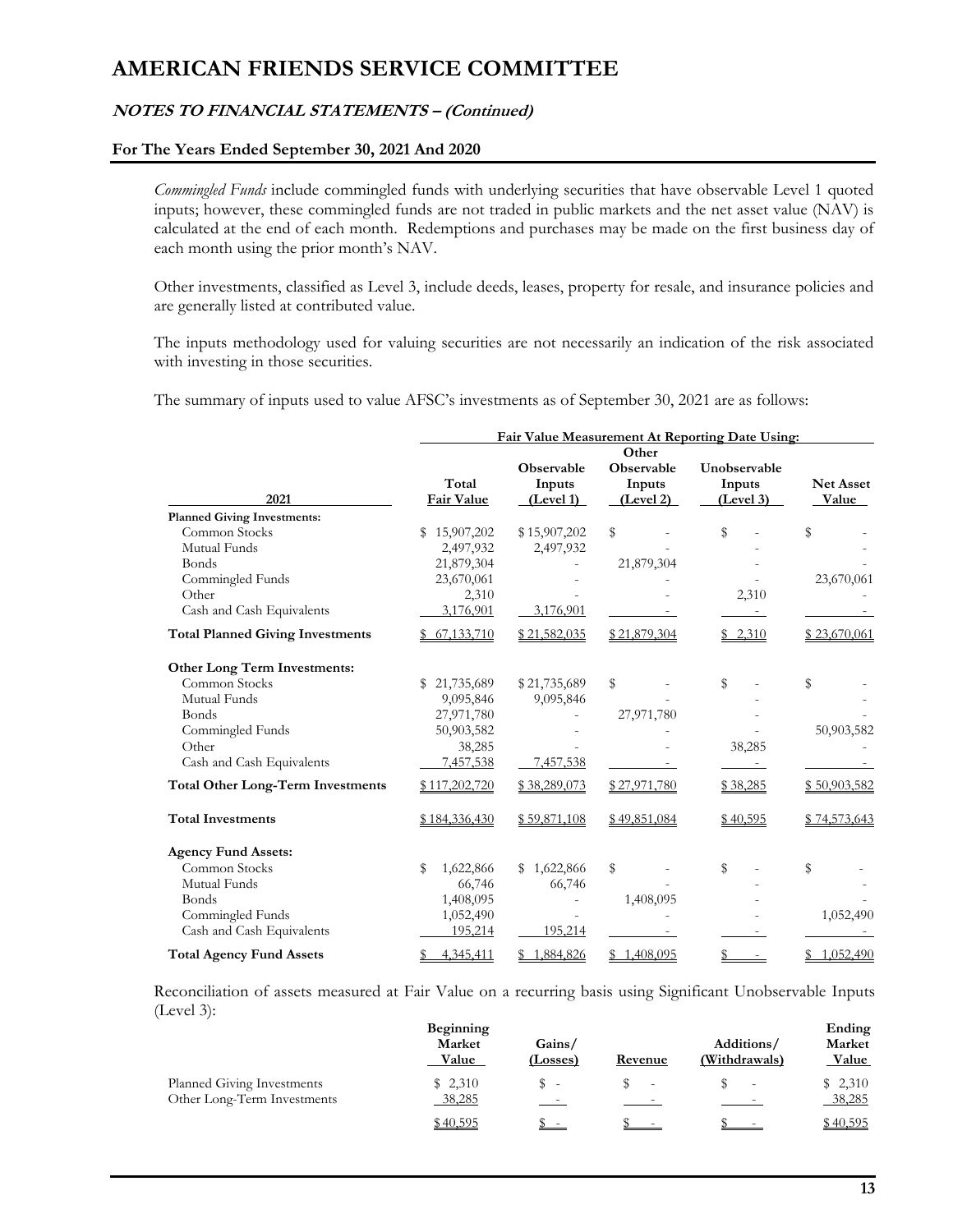### **NOTES TO FINANCIAL STATEMENTS – (Continued)**

# **For The Years Ended September 30, 2021 And 2020**

The summary of inputs used to value AFSC's investments as of September 30, 2020 are as follows:

|                                          |                     | Fair Value Measurement At Reporting Date Using: |                                            |                                     |                           |  |
|------------------------------------------|---------------------|-------------------------------------------------|--------------------------------------------|-------------------------------------|---------------------------|--|
| 2020                                     | Total<br>Fair Value | Observable<br>Inputs<br>(Level 1)               | Other<br>Observable<br>Inputs<br>(Level 2) | Unobservable<br>Inputs<br>(Level 3) | <b>Net Asset</b><br>Value |  |
| <b>Planned Giving Investments:</b>       |                     |                                                 |                                            |                                     |                           |  |
| Common Stocks                            | 14,608,058<br>\$    | \$14,608,058                                    | \$                                         | \$                                  | \$                        |  |
| Mutual Funds                             | 6,495,956           | 6,495,956                                       |                                            |                                     |                           |  |
| Bonds                                    | 20,536,599          |                                                 | 20,536,599                                 |                                     |                           |  |
| Commingled Funds                         | 14,228,343          |                                                 |                                            |                                     | 14,228,343                |  |
| Other                                    | 2,310               |                                                 |                                            | 2,310                               |                           |  |
| Cash and Cash Equivalents                | 4,842,985           | 4,842,985                                       |                                            | $\sim$                              |                           |  |
| <b>Total Planned Giving Investments</b>  | 60,714,251          | \$25,946,999                                    | \$20,536,599                               | \$2,310                             | \$14,228,343              |  |
| Other Long Term Investments:             |                     |                                                 |                                            |                                     |                           |  |
| Common Stocks                            | 17,227,885          | \$17,227,885                                    | \$                                         | \$                                  | \$                        |  |
| Mutual Funds                             | 7,809,836           | 7,809,836                                       |                                            |                                     |                           |  |
| Bonds                                    | 20,013,668          |                                                 | 20,013,668                                 |                                     |                           |  |
| Commingled Funds                         | 42,534,518          |                                                 |                                            |                                     | 42,534,518                |  |
| Other                                    | 38,285              |                                                 |                                            | 38,285                              |                           |  |
| Cash and Cash Equivalents                | 4,967,382           | 4,967,382                                       |                                            |                                     |                           |  |
| <b>Total Other Long-Term Investments</b> | \$92,591,574        | \$30,005,103                                    | \$20,013,668                               | \$38,285                            | \$42,534,518              |  |
| <b>Total Investments</b>                 | \$153,305,825       | \$55,952,102                                    | \$40,550,267                               | \$40,595                            | \$56,762,861              |  |
| <b>Agency Fund Assets:</b>               |                     |                                                 |                                            |                                     |                           |  |
| Common Stocks                            | 1,400,368<br>\$     | \$1,400,368                                     | \$                                         | \$                                  | \$                        |  |
| Mutual Funds                             | 475,387             | 475,387                                         |                                            |                                     |                           |  |
| Bonds                                    | 1,334,976           |                                                 | 1,334,976                                  |                                     |                           |  |
| Commingled Funds                         | 340,608             |                                                 |                                            |                                     | 340,608                   |  |
| Cash and Cash Equivalents                | 300,777             | 300,777                                         |                                            |                                     |                           |  |
| <b>Total Agency Fund Assets</b>          | 3,852,116           | 2,176,532                                       | \$1,334,976                                |                                     | 340,608                   |  |

Reconciliation of assets measured at Fair Value on a recurring basis using Significant Unobservable Inputs (Level 3):

|                             | Beginning    |                |                |                          | Ending       |
|-----------------------------|--------------|----------------|----------------|--------------------------|--------------|
|                             | Market       | Gains/         |                | Additions/               | Market       |
|                             | <b>Value</b> | (Losses)       | <b>Revenue</b> | (Withdrawals)            | <b>Value</b> |
| Planned Giving Investments  | \$2,310      | S.             | \$8.011        | \$ (8,011)               | \$2,310      |
| Other Long-Term Investments | 38,285       | <b>Service</b> | $\sim$ $-$     | <b>Contract Contract</b> | 38,285       |
|                             | \$40,595     | $\sim$         | \$8.011        | \$ (8,011)               | \$40,595     |

There were no transfers between Level 1 and Level 2 during the years ended September 30, 2021 and 2020.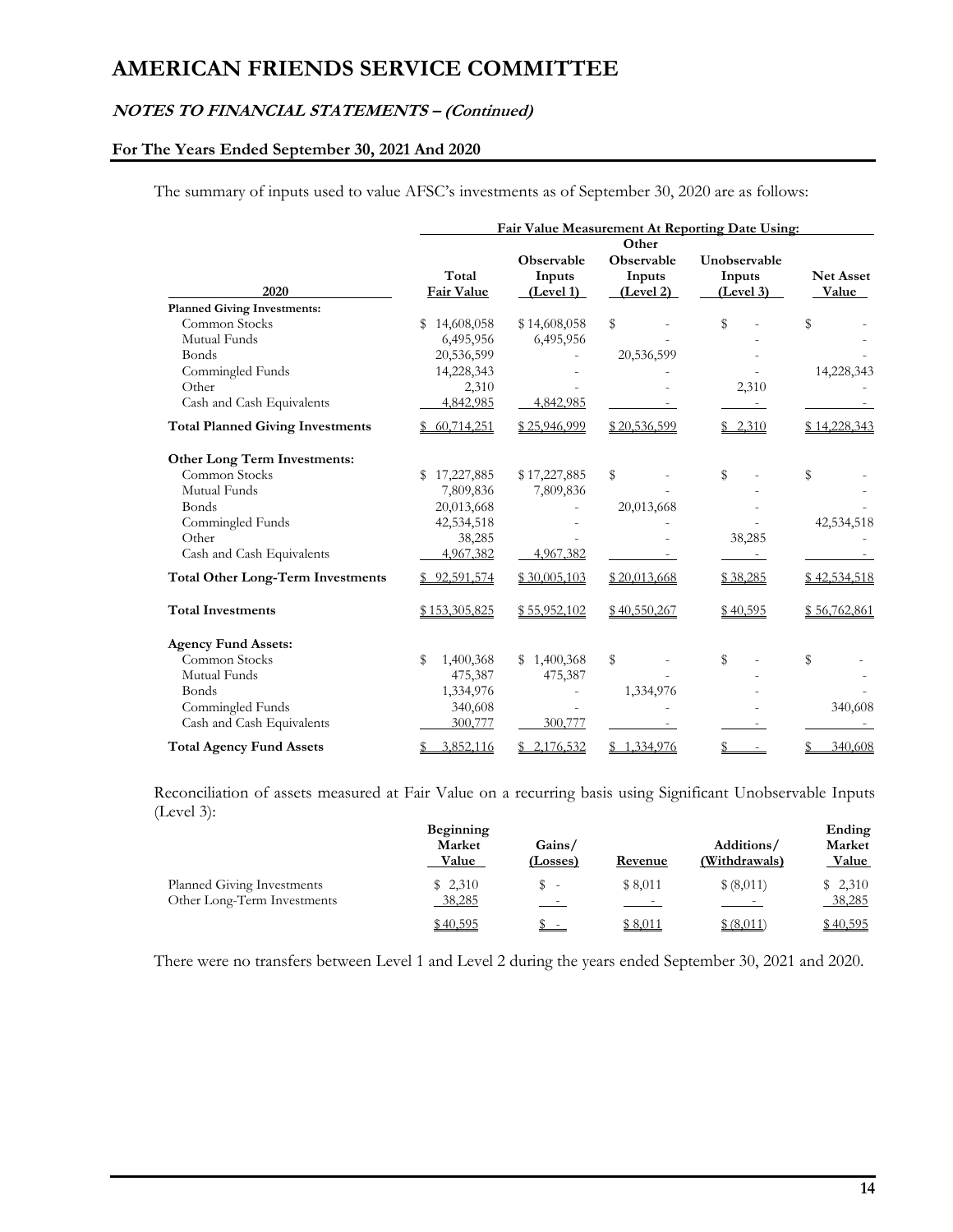### **NOTES TO FINANCIAL STATEMENTS – (Continued)**

### **For The Years Ended September 30, 2021 And 2020**

Commingled funds which are measured at Net Asset Value and the investment objective of each holding are as follows:

|                                                       | <b>Fair Value</b> |
|-------------------------------------------------------|-------------------|
| International Equity Fund (a)                         | \$15,180,065      |
| Global and Emerging Markets Bond Fund (b)             | 518,511           |
| Local Markets Debt Fund (c)                           | 7,261,097         |
| Global Environmental Opportunity Fund (d)             | 5,674,825         |
| Sustainable Climate Fund, LLC (e)                     | 2,002,527         |
| Socially Responsible Developed Markets <sup>(f)</sup> | 25,523,513        |
| Friends Fiduciary Quaker Index Fund (g)               | 19,465,595        |
| Total Commingled Funds                                | \$75,626,133      |

There were no unfunded commitments on the commingled funds at September 30, 2021.

- (a) This fund's investment objectives are to preserve and build capital by investing in economically and geographically diversified portfolios of non-U.S. stocks. Focus is on investments with high quality medium-to-large capitalization companies that are undervalued relative to their long-term fundamental outlook. Redemptions and purchases can be made on the first business day of each month with 10 days' notice.
- (b) This fund's investment objectives are to achieve favorable income-oriented returns from globally diversified portfolios of primarily debt or debt-like securities, of both established and emerging financial markets. An associated objective is the preservation and enhancement of principal. Redemptions and purchases can be made on the first business day of each month with 10 days' notice.
- (c) This fund's investment objective is to achieve favorable income and capital returns from a globally diversified portfolio of primarily sovereign emerging market debt or debt-like securities and currencies. An associated objective is the preservation and enhancement of principal.
- (d) This fund's investment objectives are to achieve long-term returns by investing in companies that area helping to address climate change, resource shortage, water management, and environmental change.
- (e) This fund's investment objective is to invest in companies that are achieving climate mitigation and adaption, or those favorably exposed to climate risk. The fund's four main categories of investment are low carbon electricity, low carbon transport, water and resources management, and energy efficiency/management. Redemptions and purchases can made on the first business day of the month and at no cost.
- (f) This fund's objective is to replicate returns and characteristics of the Russell RAFI Developed Large Company Index while adhering to its Socially Responsible Investing guidelines. Redemptions and purchases can made at any time and at no cost.
- (g) This fund's objective is to be diversified across economic sectors and is designed to track the S&P 500 index with low annual turnover and low tracking error. AFSC utilizes the net asset valuations provided by Friends Fiduciary Corporation. There is no active market for the investment from which to base fair value and fair value is measured using the net asset value practical expedient. Redemptions and purchases can made at any time and at no cost.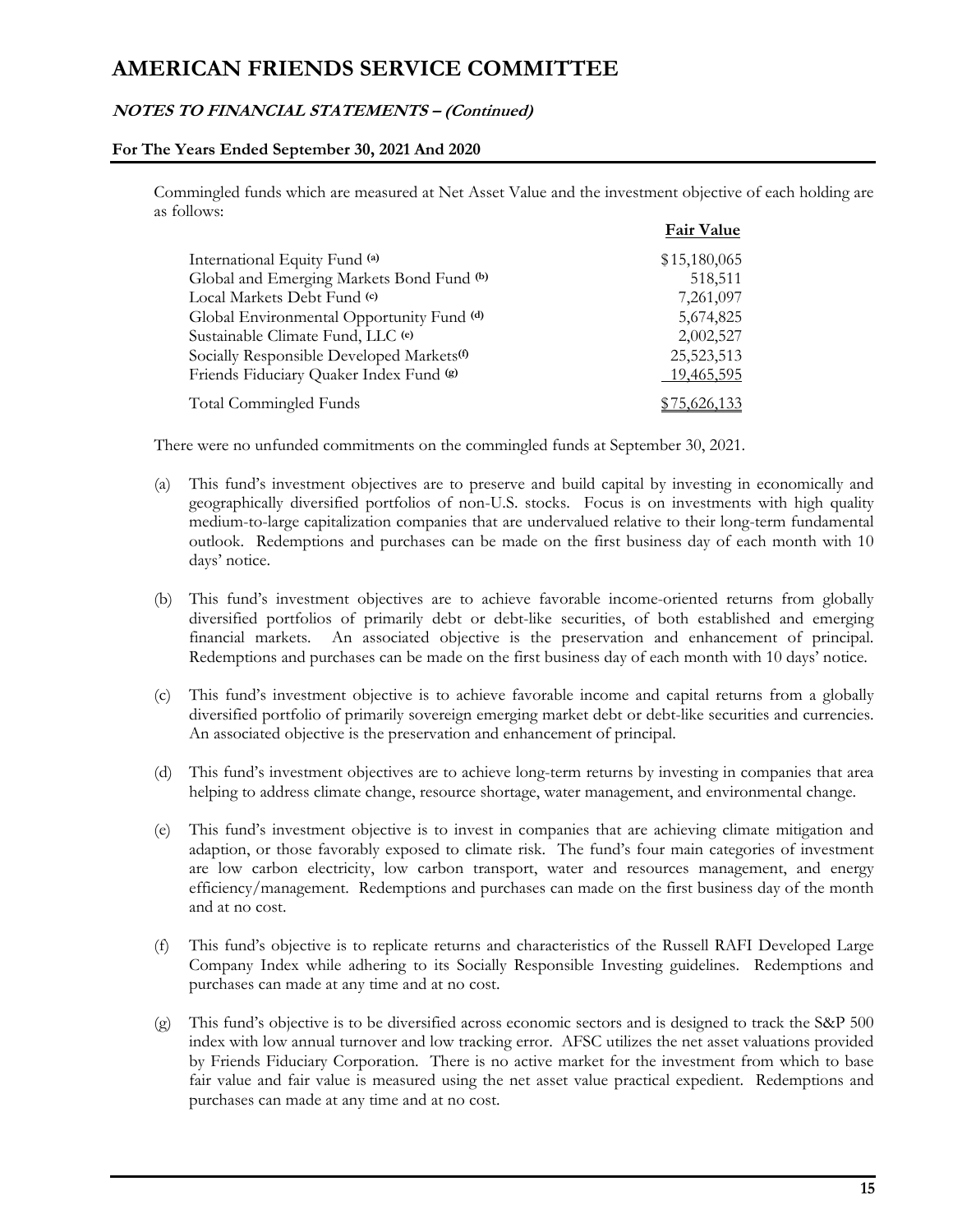### **NOTES TO FINANCIAL STATEMENTS – (Continued)**

#### **For The Years Ended September 30, 2021 And 2020**

Components of investment (loss) income on total investments excluding the planned giving assets other than the charitable gift annuities for the years ended September 30, 2021 and 2020 are as follows:

|                                                  | 2021                | 2020               |
|--------------------------------------------------|---------------------|--------------------|
| Dividends and interest                           | \$3,215,395         | \$2,597,036        |
| Net realized and unrealized gains on investments | 21,720,188          | 5,750,442          |
| Net realized loss on FCC                         | (76, 416)           | (122, 077)         |
| Investment fees                                  | (1,336,526)         | (964, 512)         |
| Total investment income, net of fees             | 23,522,641          | 7,260,889          |
| Less: investment income appropriated             | (3,071,914)         | (3,071,914)        |
| Investment gains not appropriated                | <u>\$20,450,727</u> | <u>\$4,188,975</u> |

Certain states require investments to be segregated (reserves) for planned giving charitable gift annuity contracts. The general reserve follows the State of New York guidelines, which is the actuarial present value liability, plus 26.5%. There are also additional requirements for other states in which annuitant's reside.

|                                                                                                                                                                                                                     | 2021                                                     | 2020                                                  |
|---------------------------------------------------------------------------------------------------------------------------------------------------------------------------------------------------------------------|----------------------------------------------------------|-------------------------------------------------------|
| Charitable Gift Annuity (CGA) Investment Value                                                                                                                                                                      | \$28,418,588                                             | \$25,868,648                                          |
| General CGA Liability<br>California CGA Liability<br>Florida CGA Liability<br>Tennessee CGA Liability                                                                                                               | (10, 234, 791)<br>(2,588,658)<br>(110, 595)<br>(30, 880) | (10,377,167)<br>(2,787,000)<br>(110, 962)<br>(32,318) |
| Total GAAP CGA Liability                                                                                                                                                                                            | (12, 964, 924)                                           | (13,307,447)                                          |
| Without Donor Restriction - Funds designated for payment of CGA's                                                                                                                                                   | 15,453,664                                               | 12,561,201                                            |
| 26.5% additional liability required for General<br>10% additional liability required for Florida<br>10% additional liability required for Tennessee<br>Additional liability for State required lower discount rate* | (2,712,220)<br>(11,059)<br>(3,088)<br><u>(2,468,668)</u> | (2,749,949)<br>(11,096)<br>(3,232)<br>(2,554,876)     |
| Total additional liability per state mandates                                                                                                                                                                       | (5, 195, 035)                                            | (5,319,153)                                           |
| Net excess funding for Charitable Gift Annuity Investment Pool                                                                                                                                                      | \$10,258,629                                             | <u>7,242,048</u>                                      |

GAAP present value liability is calculated using a 7.5% discount rate, which is the investment return assumption of the CGA investment pool.

\* State Insurance Departments that regulate organizations issuing annuity contracts require a lower discount rate to calculate the liability and required reserve. This discount rate is set by the Internal Revenue Service and average between 4.5% and 5.0%.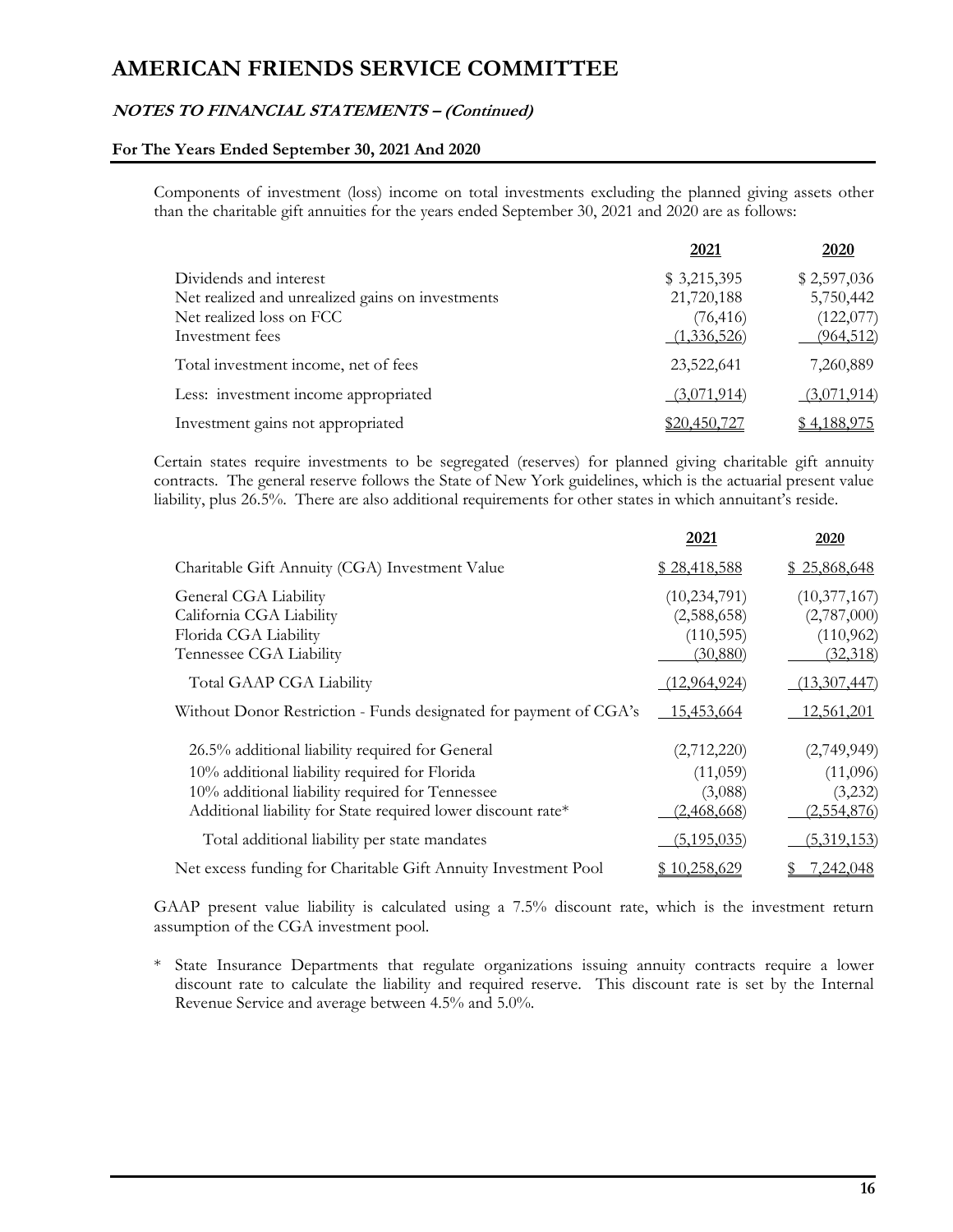### **NOTES TO FINANCIAL STATEMENTS – (Continued)**

### **For The Years Ended September 30, 2021 And 2020**

### **(4) INVESTMENT IN FRIENDS CENTER**

Summarized audited financial information for the Friends Center Corporation **("FCC")** for the years ended June 30, 2021 and 2020 are as follows:

| <b>Balance Sheet (Accrual Basis)</b>   |                             |                           |
|----------------------------------------|-----------------------------|---------------------------|
|                                        | 2021                        | 2020                      |
| <b>Total Assets</b>                    | \$12,278,759                | \$12,875,049              |
| <b>Total Liabilities</b><br>Net Assets | \$5,463,534<br>$6,815,225*$ | \$5,853,294<br>7,021,755* |
| Total Liabilities and Net Assets       | \$12,278,759                | \$12,875,049              |

**\*** AFSC's 37.0% equity interest of \$2,521,633 and \$2,598,049 as of June 30, 2021 and 2020, respectively, is recorded as "Investment in Friends Center" in the statement of financial position. Its share of the FCC's net changes in net assets was \$(76,416) and \$(122,077) for the years ended June 30, 2021 and 2020, respectively, which is disclosed within "Investment (losses)/gains not appropriated" in the statement of activities.

# **(5) LAND, BUILDINGS, AND EQUIPMENT**

A summary of land, buildings and equipment as of September 30, 2021 and 2020, is as follows:

|                                          | 2021        | 2020         |
|------------------------------------------|-------------|--------------|
| Non-depreciable assets<br>Land           | \$<br>4,500 | \$<br>42,455 |
| Depreciable assets                       |             |              |
| <b>Buildings</b>                         | 1,621,315   | 1,456,976    |
| Vehicles                                 | 53,943      | 39,469       |
| Furniture and equipment                  | 1,233,082   | 1,233,082    |
| Subtotal – depreciable assets            | 2,908,340   | 2,729,527    |
| Accumulated depreciation                 | (2,108,301) | (1,974,118)  |
| Subtotal – depreciable assets, net       | 800,039     | 755,409      |
| Total land, buildings and equipment, net | 804,539     | 797,864      |

Depreciation expense was \$134,183 and \$113,428 for the years ended September 30, 2021 and 2020, respectively.

During the year ended September 30, 2021, AFSC sold a building for net proceeds of \$2,676,808, which resulted in a gain of \$2,638,743 which was recognized on the statement of activities as gain on sale of assets.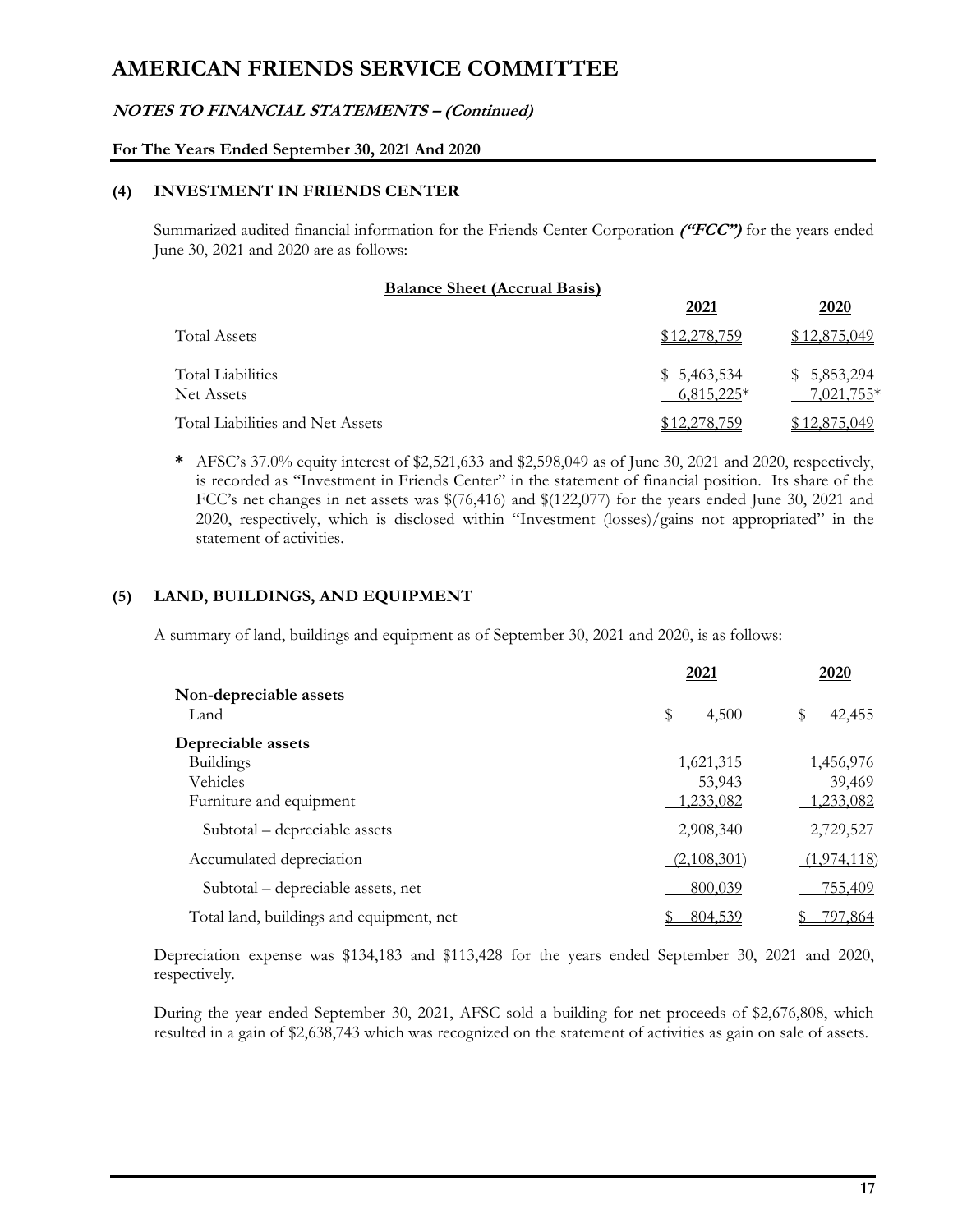### **NOTES TO FINANCIAL STATEMENTS – (Continued)**

### **For The Years Ended September 30, 2021 And 2020**

### **(6) COVID-19 AND PAYCHECK PROTECTION PROGRAM**

In December 2019, a novel strain of the coronavirus ("COVID-19") was reported in China. The World Health Organization has declared COVID-19 to constitute a "Public Health Emergency of International Concern". This outbreak has affected virtually every industry and has created volatility in the stock markets throughout the world. Many federal and state governments have implemented numerous restrictions, mandated various closures and quarantine requirements in connection with the COVID-19 outbreak. The extent of the impact of COVID-19 on the Organization's operational and financial performance will depend on future developments, including the duration and spread of the outbreak and the impact on the School's funders, donors, employees and investments, all of which are uncertain and cannot be predicted

On May 4, 2020, AFSC received a \$3,805,700 loan under the Small Business Administration's ("SBA") Payment Protection Program (the "PPP Loan"). AFSC considered this to be a conditional contribution as it expected to meet the criteria for loan forgiveness upon incurring eligible expenditures and when its application for forgiveness is accepted by the SBA. AFSC considered the incurrence of eligible expenses and the acceptance of its application for forgiveness to be barriers in the PPP Loan agreement and as such, would recognize contribution income when these conditions were substantially met. As of September 30, 2020, AFSC had recorded \$3,805,700 as a refundable advance. During the year ended September 30, 2021, AFSC had met all conditions of the program and the loan was forgiven on September 21, 2021. As such, the loan has been recognized in the Statement of Activities and Changes in Net Assets as PPP SBA Grant Revenue in fiscal year 2021.

#### **(7) PENSION PLANS AND POSTRETIREMENT BENEFITS OTHER THAN PENSIONS**

AFSC has a formal defined benefit pension plan covering substantially all employees. The benefits are based upon years of service and the employee's five highest years of compensation. AFSC serves as trustee for the plan, but otherwise the plan is an independent entity whose assets are not available for other AFSC uses.

AFSC is not required to comply with the Employee Retirement Income Security Act of 1974 **("***ERISA***")** because of AFSC's status as an "association of churches." However, the formal plan includes certain provisions that do comply with ERISA.

AFSC also has an informal postretirement benefits plan that provides medical benefits to all its retirees who retire directly from AFSC. AFSC has designated \$21,516,771 and \$18,046,894 at September 30, 2021 and 2020, respectively, of investments for the informal post-retirement benefits plan. The plan is discretionary and AFSC has no contractual obligation and as such, the designated investments of the plan are considered to be unrestricted, but designated for this purpose. AFSC pays the cost of the related insurance premiums when due and retirees contribute to the cost of this plan.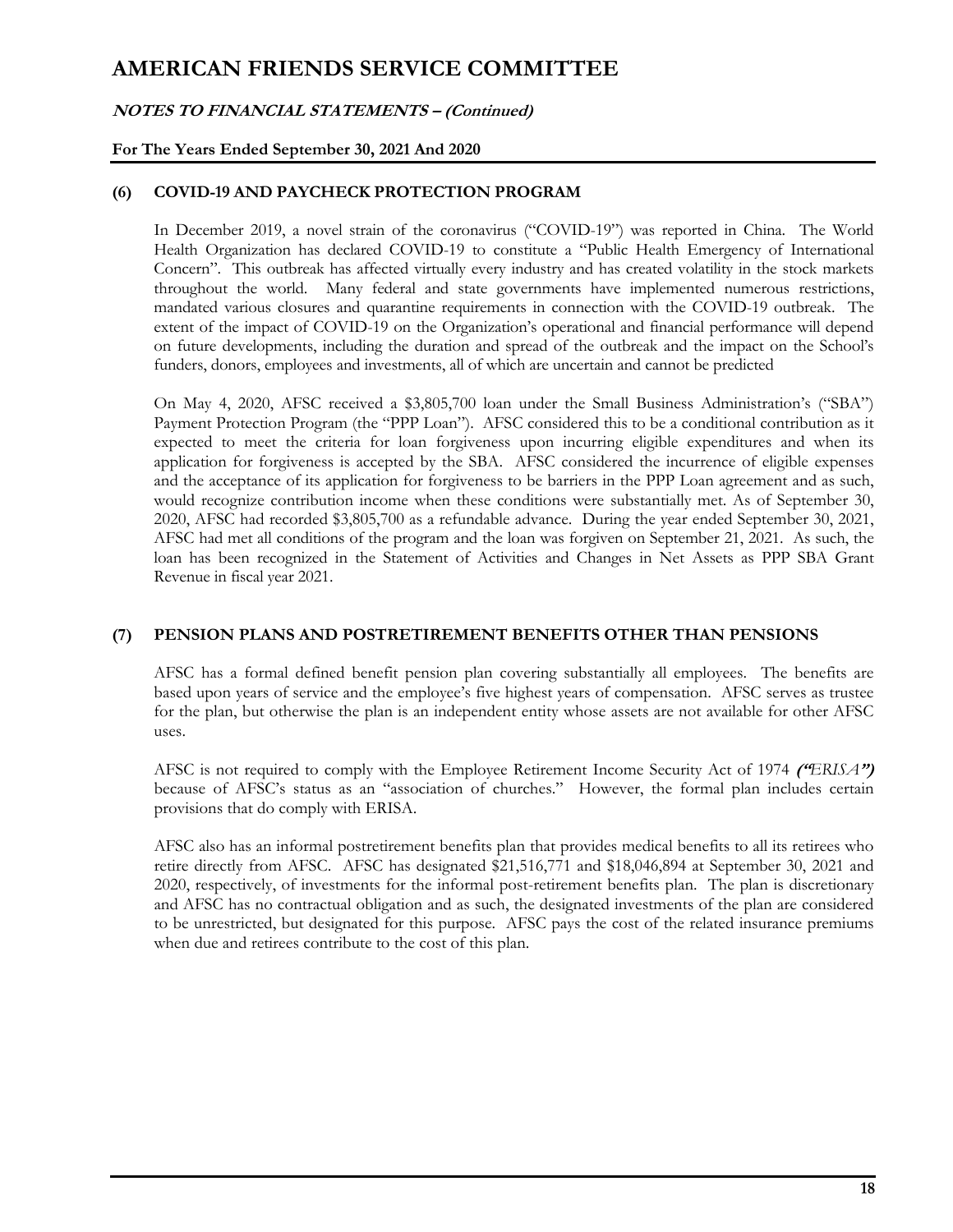### **NOTES TO FINANCIAL STATEMENTS – (Continued)**

#### **For The Years Ended September 30, 2021 And 2020**

The following amounts relate to AFSC's defined benefit pension plan and the informal postretirement benefit plans at September 30:

|                                                           |                     |                    | <b>Informal Postretirement</b> |          |
|-----------------------------------------------------------|---------------------|--------------------|--------------------------------|----------|
|                                                           | <b>Pension Plan</b> |                    | <b>Medical Benefits Plan</b>   |          |
|                                                           | 2021                | 2020               | <u>2021</u>                    | 2020     |
|                                                           |                     |                    | (Dollars In Thousands)         |          |
| Fair value of plan assets<br>Projected benefit obligation | \$60,181<br>67,643  | \$52,328<br>66,035 | 15.052                         | 16,780   |
| Unfunded status                                           | 462.                |                    | \$(15.052)                     | (16.780) |

The discount rate of 2.80% and 2.90% for the pension and informal postretirement medical benefits plan, respectively, is mainly based on a 10-year average yield of AA corporate bonds, as of Sept 30, 2021, and is used for GAAP reporting. Alternatively, a discount rate of 5.5% would be used to measure the Defined Benefit Plan's liabilities if AFSC were to consider increasing the funding of the Plan. For comparison purposes, a 5.5% discount rate would lower the Plan's Projected Benefit Obligation to \$48.2 million and \$46.7 million, respectively, \$12.0 million and \$5.6 million, respectively, lower than the Plan's Market Value, as of September 30, 2021 and 2020.

The principal assumptions used in determining the actuarial present value of the projected benefit obligation for the defined benefit plan and the informal postretirement benefit plans were as follows:

| <b>Defined Benefit</b><br><b>Pension Plan</b> |             | <b>Informal Postretirement</b><br><b>Medical Benefits Plan</b> |             |
|-----------------------------------------------|-------------|----------------------------------------------------------------|-------------|
| 2021                                          | <b>2020</b> | 2021                                                           | <b>2020</b> |
| $2.80\%$                                      | $2.75\%$    | $2.90\%$                                                       | $2.75\%$    |
| $7.50\%$                                      | $7.50\%$    | $\overline{\phantom{0}}$                                       |             |
| $3.00\%$                                      | $3.00\%$    | $\overline{\phantom{m}}$                                       |             |
| $0.00\%$                                      | $0.00\%$    |                                                                |             |
|                                               |             |                                                                |             |

The following is the expense recognized, contributions made and plan benefits paid:

|                                          | <b>Defined Benefit</b> |           | <b>Informal Postretirement</b> |             |
|------------------------------------------|------------------------|-----------|--------------------------------|-------------|
|                                          | <b>Pension Plan</b>    |           | <b>Medical Benefits Plan</b>   |             |
|                                          | 2021                   | 2020      | 2021                           | 2020        |
|                                          |                        |           | (Dollars In Thousands)         |             |
| Pension expense (credit)                 | \$(6,245)              | \$3,732   | \$(1,354)                      | \$1,474     |
| Contributions                            | S                      | S         | 374                            | 440<br>\$   |
| <b>Benefits Paid</b>                     | \$(3,068)              | \$(3,051) | \$<br>(610)                    | (708)<br>\$ |
| Components of Net Periodic Benefit Cost  |                        |           |                                |             |
| Service cost                             | \$1,572                | \$1,291   | 598                            | 517         |
| Interest cost                            | 1,768                  | 1,952     | 410                            | 488         |
| Return on plan assets                    | (3,796)                | (3,709)   |                                |             |
| Recognized net actuarial (gain) loss     | 851                    | 607       |                                |             |
| Amortization of prior service cost       |                        |           | (676)                          | (676)       |
| Net periodic pension/postretirement cost | 395                    | -41       | 332                            | 329         |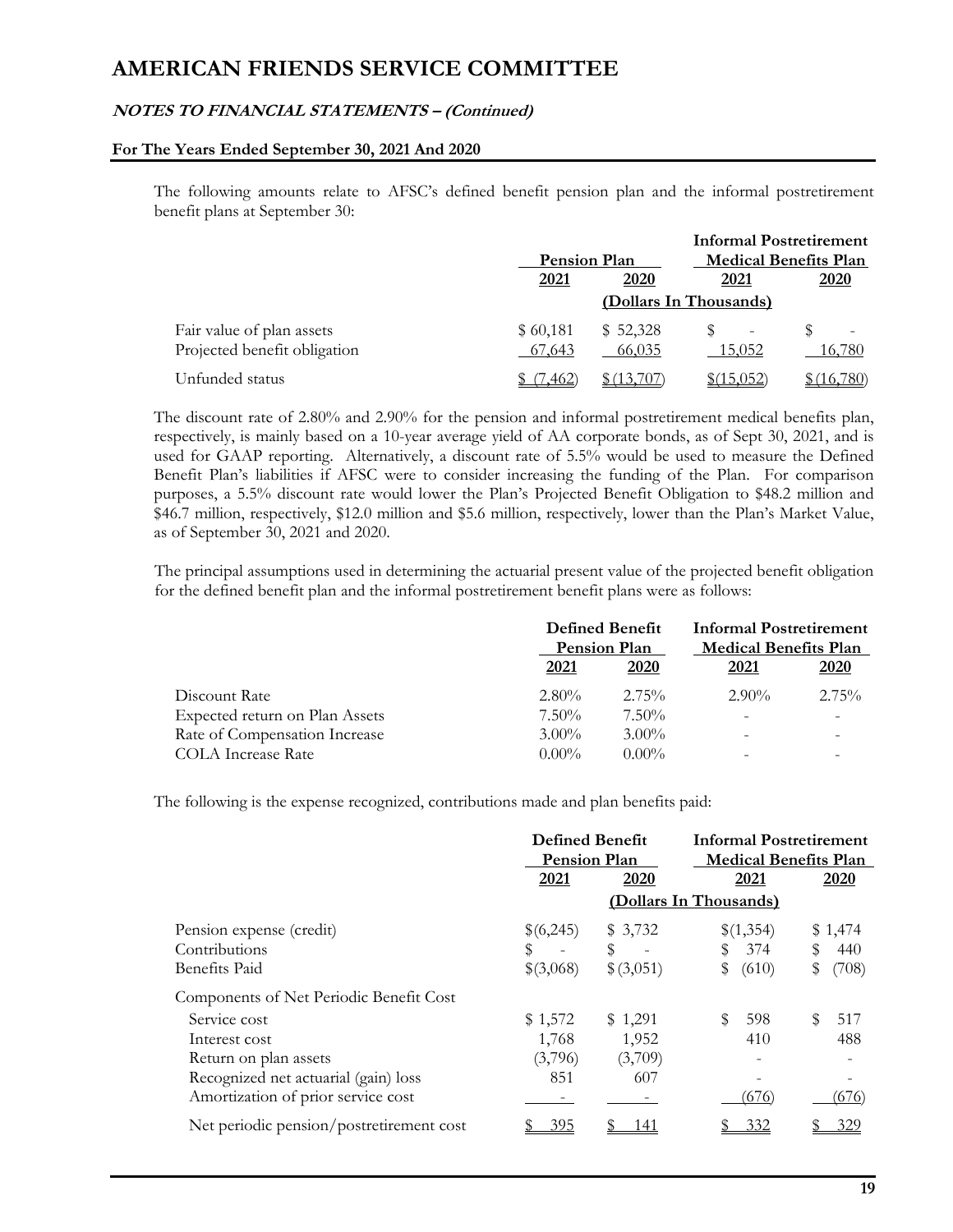### **NOTES TO FINANCIAL STATEMENTS – (Continued)**

#### **For The Years Ended September 30, 2021 And 2020**

The summary of inputs used to value AFSC's Formal plan assets carried at fair value as of September 30, 2021 and 2020 were as follows:

|                           | Total        | Level 1<br>Quoted<br>Prices | 2021<br>Level 2<br>Other<br>Significant<br><b>Inputs</b> | Level 3<br>Significant<br>Unobservable<br><b>Inputs</b> | <b>Net</b><br>Asset<br><b>Value</b> |
|---------------------------|--------------|-----------------------------|----------------------------------------------------------|---------------------------------------------------------|-------------------------------------|
| Common Stock              | \$8,075,488  | \$8,075,488                 | \$                                                       | \$                                                      | \$                                  |
| Mutual Funds              | 7,471,574    | 7,471,574                   |                                                          |                                                         |                                     |
| <b>Bonds</b>              | 12,572,843   |                             | 12,572,843                                               |                                                         |                                     |
| Commingled Funds          | 28,715,368   |                             |                                                          |                                                         | 28,715,368                          |
| Cash and Cash Equivalents | 3,346,184    | 3,346,184                   |                                                          |                                                         |                                     |
|                           | \$60,181,457 | \$18,893,246                | \$12,572,843                                             |                                                         | <u>\$28,715,368</u>                 |

|                           | Total        | Level 1<br>Quoted<br>Prices | 2020<br>Level 2<br>Other<br>Significant<br><b>Inputs</b> | Level 3<br>Significant<br>Unobservable<br><b>Inputs</b> | <b>Net</b><br>Asset<br><b>Value</b> |
|---------------------------|--------------|-----------------------------|----------------------------------------------------------|---------------------------------------------------------|-------------------------------------|
| Common Stock              | \$6,567,632  | \$6,567,632                 | S<br>$\overline{\phantom{0}}$                            | \$<br>$\overline{\phantom{0}}$                          | \$                                  |
| Mutual Funds              | 6,552,914    | 6,552,914                   |                                                          |                                                         |                                     |
| <b>Bonds</b>              | 11,823,405   |                             | 11,823,405                                               |                                                         |                                     |
| Commingled Funds          | 25,052,442   |                             |                                                          |                                                         | 25,052,442                          |
| Cash and Cash Equivalents | 2,331,694    | 2,331,694                   |                                                          |                                                         |                                     |
|                           | \$52,328,087 | \$15,452,240                | \$11,823,405                                             |                                                         | <u>\$25,052,442</u>                 |

The long-term investment strategy for the pension plan's assets is to: meet present and future benefit obligations to all participants and beneficiaries; cover reasonable expenses incurred to provide such benefits; and provide total return that maximized the ratio of assets to liabilities by maximizing investment return at the appropriate level of risk. The expected return on plan assets equals a weighted average of the individual expected returns for each asset category in the plans' portfolio.

The pension plan asset allocations by asset category are as follows:

| <b>Asset Category</b>     | 2021       |
|---------------------------|------------|
| Equities                  | $13.42\%$  |
| Mutual Funds              | 12.42      |
| Fixed Income              | 20.89      |
| Commingled Funds          | 47.71      |
| Cash and Cash Equivalents | 5.56       |
| Total                     | $100.00\%$ |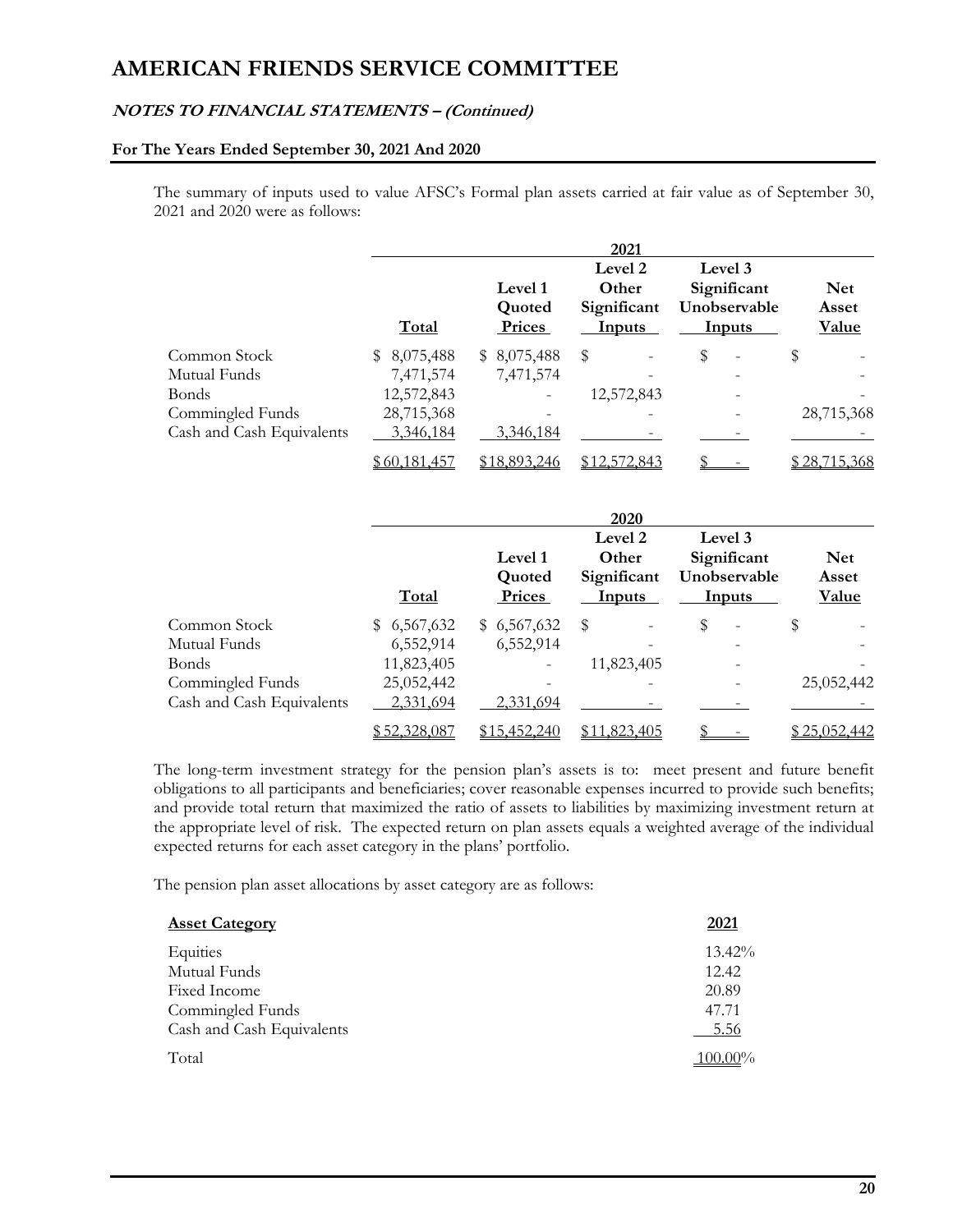### **NOTES TO FINANCIAL STATEMENTS – (Continued)**

#### **For The Years Ended September 30, 2021 And 2020**

Commingled funds which are measured at Net Asset Value and the investment objective of each holding are as follows:

|                                                        | <b>Fair Value</b> |
|--------------------------------------------------------|-------------------|
| Local Markets Debt Fund (a)                            | \$3,383,018       |
| Global and Emerging Markets Bond Funds <sup>(b)</sup>  | 4,991,343         |
| Global Environmental Opportunities Fund <sup>(c)</sup> | 2,677,325         |
| Socially Responsible Developed Markets <sup>(d)</sup>  | 10,956,625        |
| Friends Fiduciary Quaker Index Fund (e)                | 6,707,057         |
| Total Commingled Funds                                 | \$28,715,368      |

There were no unfunded commitments on the commingled funds at September 30, 2021.

- (a) This fund's investment objective is to achieve favorable income and capital returns from a globally diversified portfolio of primarily sovereign emerging market debt or debt-like securities and currencies. An associated objective is the preservation and enhancement of principal.
- (b) This fund's investment objectives are to achieve favorable income-oriented returns from globally diversified portfolios of primarily debt or debt-like securities, of both established and emerging financial markets. An associated objective is the preservation and enhancement of principal. Redemptions and purchases can be made on the first business day of each month with 10 days' notice.
- (c) This fund's investment objectives are to achieve long-term returns by investing in companies that area helping to address climate change, resource shortage, water management, and environmental change.
- (d) This fund's objective is to replicate returns and characteristics of the Russell RAFI Developed Large Company Index while adhering to its Socially Responsible Investing guidelines. Redemptions and purchases can made at any time and at no cost.
- (e) This fund's objective is to be diversified across economic sectors and is designed to track the S&P 500 index with low annual turnover and low tracking error. AFSC utilizes the net asset valuations provided by Friends Fiduciary Corporation. There is no active market for the investment from which to base fair value and fair value is measured using the net asset value practical expedient. Redemptions and purchases can made at any time and at no cost.

Benefit payments, which reflect expected future service, as appropriate, that are anticipated to be paid for the years ending September 30, are as follows:

|              | <b>Pension Plan</b> | Informal<br><b>Medical Plan</b> |  |
|--------------|---------------------|---------------------------------|--|
| 2022         | \$3,354,900         | S<br>447,100                    |  |
| 2023         | 3,431,500           | 474,400                         |  |
| 2024         | 3,431,400           | 447,100                         |  |
| 2025         | 3,456,800           | 502,800                         |  |
| 2026         | 3,460,500           | 532,200                         |  |
| $202 - 2032$ | 16,622,800          | 3,048,700                       |  |
| Total        | \$33,757,900        | \$5,452,300                     |  |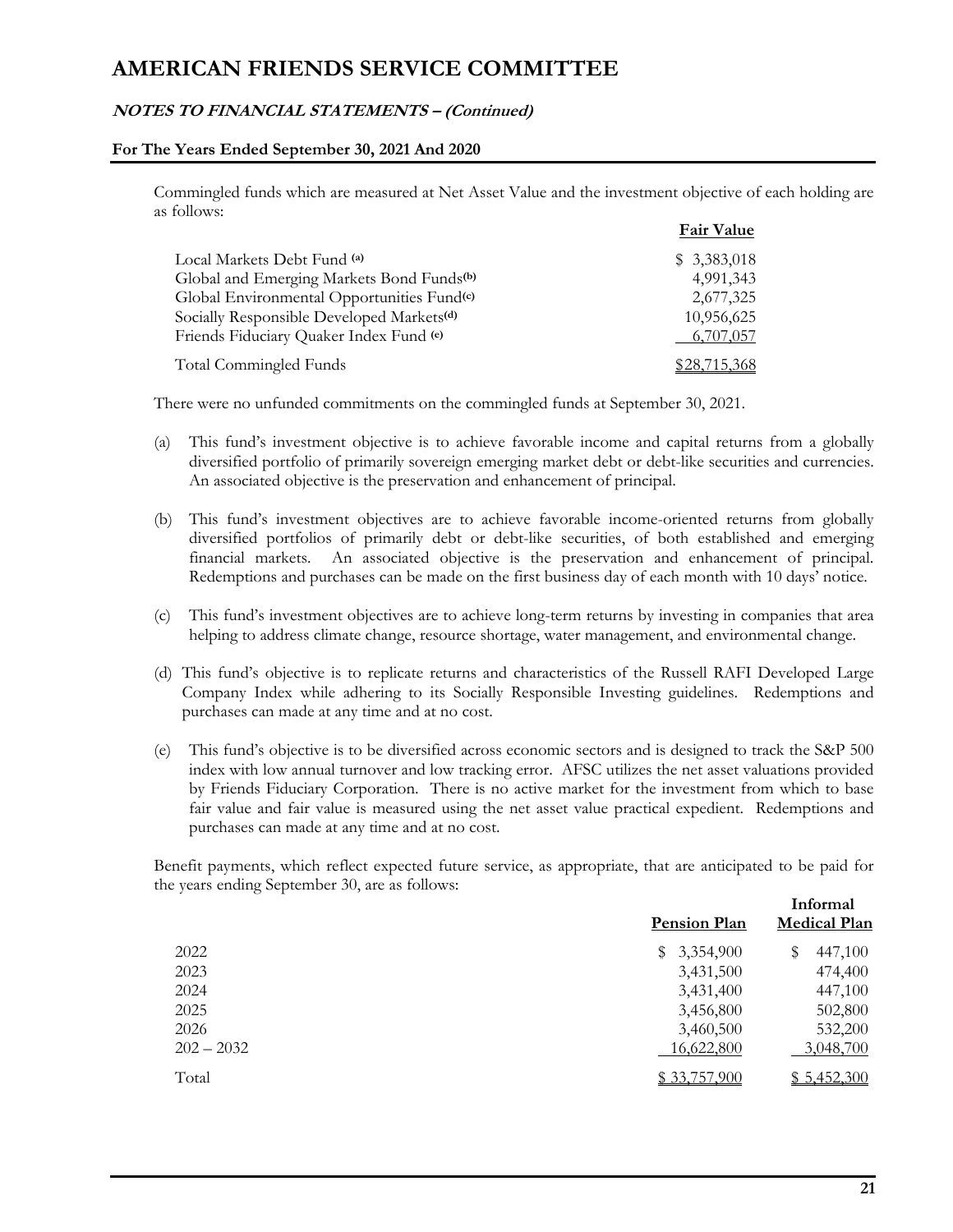# **NOTES TO FINANCIAL STATEMENTS – (Continued)**

### **For The Years Ended September 30, 2021 And 2020**

### **(8) NET ASSETS**

Net assets with donor restrictions for 2021 and 2020 are available for the following purposes:

|                                   | 2021          | 2020              |
|-----------------------------------|---------------|-------------------|
| Purpose-restricted:               |               |                   |
| International programs            | \$<br>622,125 | 92,999<br>\$      |
| U.S. programs                     | 1,507,920     | 709,726           |
| Courageous Acts campaign          |               | 559,438           |
| Program support                   | 93,703        | 99,132            |
|                                   | 2,223,748     | 1,461,295         |
| Subject to the passage of time:   |               |                   |
| Time-restricted (planned gifts)*  | 27, 125, 476  | 23,984,803        |
| Accumulated earnings on endowment | 16,210,870    | 9,061,615         |
|                                   | 45,560,094    | 33,046,418        |
| Perpetual in nature:              |               |                   |
| <b>Endowment Funds</b>            | 31, 343, 590  | <u>29,896,600</u> |
| Total donor restricted net assets | \$76,903,684  | \$64,404,313      |

#### **\* Includes \$4,599,892 and \$3,901,402 of term endowments as of September 30, 2021 and 2020, respectively.**

Net assets were released from donor restrictions by incurring expenses satisfying the restricted purposes or by occurrence of other events specified by donors as follows:

|                          | 2021         | 2020         |
|--------------------------|--------------|--------------|
| International programs   | \$2,759,017  | \$2,159,315  |
| U.S. programs            | 4,787,014    | 4,376,518    |
| Courageous Acts campaign | 559,438      | 286,835      |
| Program support          | 174,023      | 599,005      |
| Time Restrictions met    | 2,252,741    | 3,836,207    |
|                          | \$10,532,233 | \$11,257,880 |

### **NET ASSETS WITH DONOR RESTRICTIONS - ENDOWMENT FUNDS**

Restricted endowment funds account for the principal amount of gifts and bequests accepted with the donor's stipulation that the principal be maintained in perpetuity or until the occurrence of a specified event or for a specified period. The income from the investment of such funds is available for use without restriction, unless specifically restricted by the donor.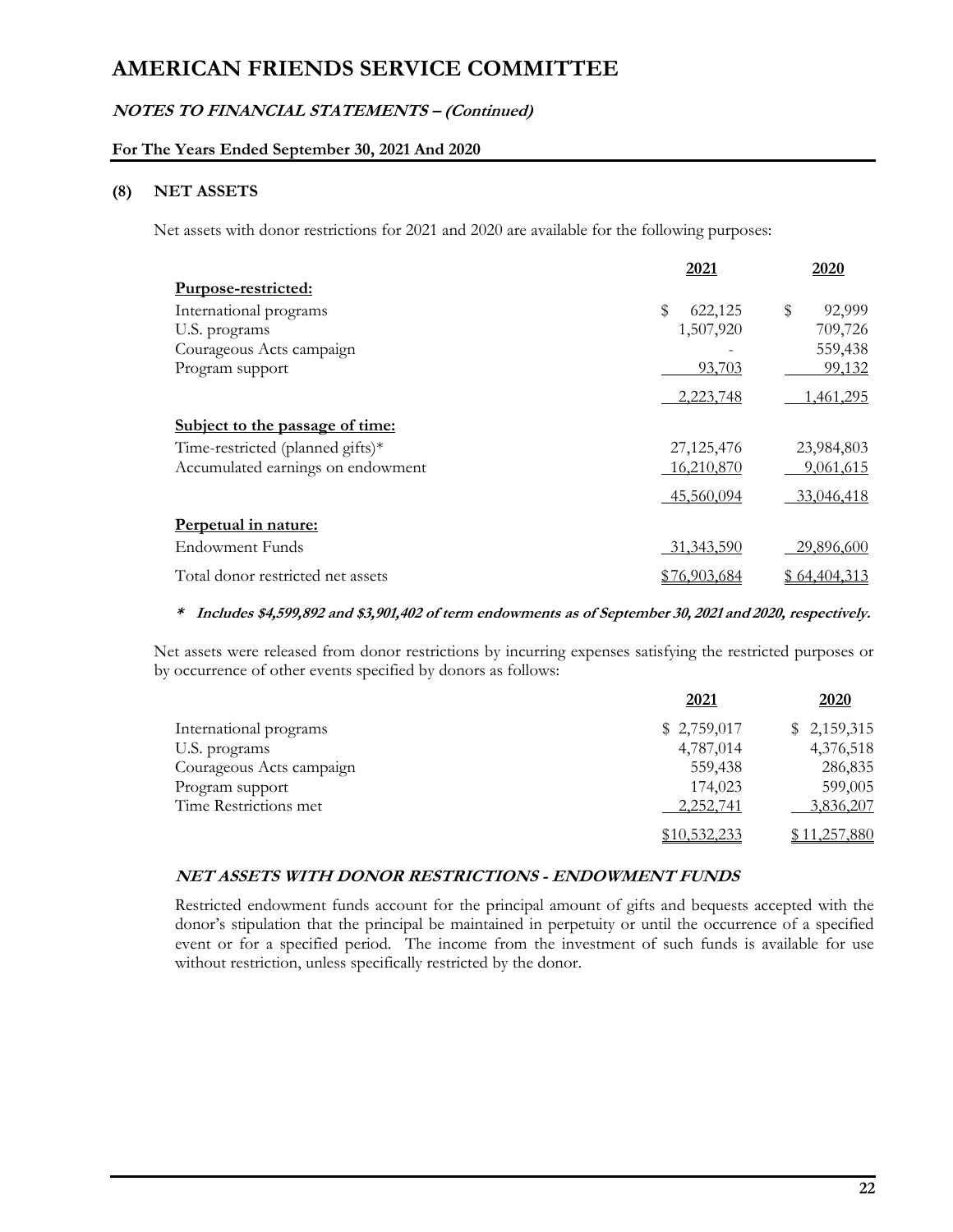# **NOTES TO FINANCIAL STATEMENTS – (Continued)**

# **For The Years Ended September 30, 2021 And 2020**

Endowment net asset composition by type of fund as of September 30, 2021 and 2020:

|                                      | 2021 |                                             |                                   |              |
|--------------------------------------|------|---------------------------------------------|-----------------------------------|--------------|
|                                      |      | <b>Without Donor</b><br><b>Restrictions</b> | <b>With Donor</b><br>Restrictions | Total        |
| Donor-restricted "true" endowment:   |      |                                             |                                   |              |
| Historical gift value                | S    |                                             | \$31,343,590                      | \$31,343,590 |
| Appreciation                         |      |                                             | 16,210,870                        | 16,210,870   |
| Term endowments                      |      |                                             | 4,599,892                         | 4,599,892    |
| Funds functioning as endowment funds |      | 33,427,112                                  |                                   | 33,427,112   |
|                                      |      | \$33,427,112                                | \$52,154,352                      | \$85,581,464 |

|                                      |                                             | 2020                                     |              |
|--------------------------------------|---------------------------------------------|------------------------------------------|--------------|
|                                      | <b>Without Donor</b><br><b>Restrictions</b> | <b>With Donor</b><br><b>Restrictions</b> | Total        |
| Donor-restricted "true" endowment:   |                                             |                                          |              |
| Historical gift value                | \$                                          | \$29,896,600                             | \$29,896,600 |
| Appreciation                         |                                             | 9,061,615                                | 9,061,615    |
| Term endowments                      |                                             | 3,901,402                                | 3,901,402    |
| Funds functioning as endowment funds | <u>27,916,811</u>                           |                                          | 27,916,811   |
|                                      | \$27,916,811                                | \$42,859,617                             | \$70,776,428 |

Change in endowment net assets for the years ended September 30, 2021 and 2020:

|                                                                                    |                                             | 2021                                     |                         |
|------------------------------------------------------------------------------------|---------------------------------------------|------------------------------------------|-------------------------|
|                                                                                    | <b>Without Donor</b><br><b>Restrictions</b> | <b>With Donor</b><br><b>Restrictions</b> | <b>Total</b>            |
| Net assets, beginning of year<br>Investment return:                                | \$27,916,811                                | \$42,859,617                             | \$70,776,428            |
| Investment income, net of fees<br>Net realized/unrealized gains                    | 609,317<br>5,714,585                        | 942,099<br>8,713,679                     | 1,551,416<br>14,428,264 |
| Total investment return                                                            | 6,323,902                                   | 9,655,778                                | 15,979,680              |
| Contributions and other transfers                                                  | 450,280                                     | 1,446,990                                | 1,897,270               |
| Appropriation of assets for expenditures in<br>Accordance with the spending policy | (1,263,881)                                 | (1,808,033)                              | (3,071,914)             |
|                                                                                    | \$ 33,427,112                               | \$52,154,352                             | \$85,581,464            |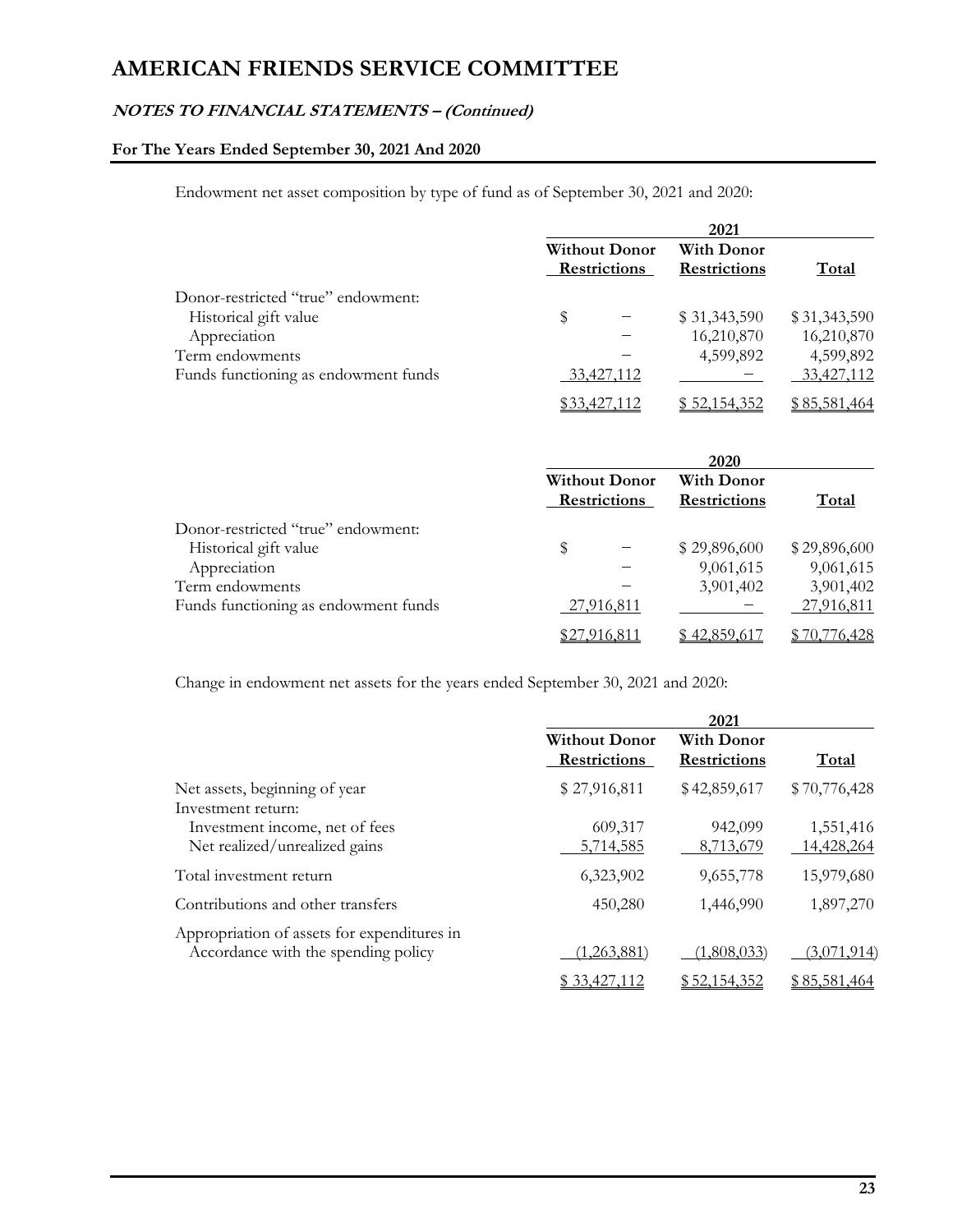### **NOTES TO FINANCIAL STATEMENTS – (Continued)**

#### **For The Years Ended September 30, 2021 And 2020**

|                                                                                    |                                             | 2020                                     |                               |
|------------------------------------------------------------------------------------|---------------------------------------------|------------------------------------------|-------------------------------|
|                                                                                    | <b>Without Donor</b><br><b>Restrictions</b> | <b>With Donor</b><br><b>Restrictions</b> | <b>Total</b>                  |
| Net assets, beginning of year<br>Investment return:                                | \$26,934,652                                | \$38,727,102                             | \$65,661,754                  |
| Investment income, net of fees<br>Net realized/unrealized gains                    | 481,642<br>1,300,359                        | 708,246<br>1,860,866                     | 1,189,888<br><u>3,161,225</u> |
| Total investment return                                                            | 1,782,001                                   | 2,569,112                                | 4,351,113                     |
| Contributions and other transfers                                                  | 464,039                                     | 3,406,177                                | 3,870,216                     |
| Appropriation of assets for expenditures in<br>Accordance with the spending policy | (1,263,881)                                 | (1,808,033)                              | (3,071,914)                   |
| Other Changes:<br>Term endowment principal transferred<br>to general funds         |                                             | <u>(34,741)</u>                          | <u>(34,741)</u>               |
|                                                                                    | \$ 27.916.811                               | \$42,859,617                             | \$70,776,428                  |

### **FUNDS WITH DEFICIENCIES**

From time to time, the fair value of assets associated with individual donor restricted endowment funds may fall below the level that the donor or state standards require AFSC to retain as a fund of perpetual duration. There were no such deficiencies as of September 30, 2021 and 2020.

### **(9) RELATED PARTY TRANSACTIONS**

In connection with the renovations of the Friends Center, Economic Development Revenue Bonds ("Bonds") were issued through the Narberth Industrial Development Authority to Friends Center Corporation. The Friends Center is responsible for the payment of debt service on the Bonds, which is passed onto the partners of the Friends Center in the annual rent. At June 30, 2021 and 2020, the Friends Center's fiscal year-end, the Bonds, which mature in 2038, had outstanding balances of approximately \$5.4 million and \$5.7 million, respectively, and is guaranteed, jointly and severally by AFSC and the other partners of the Friends Center.

AFSC owns shares of Friends Fiduciary Quaker Index Fund, a related party, which totaled approximately \$26.2 million and \$22.6 million at September 30, 2021 and 2020, respectively.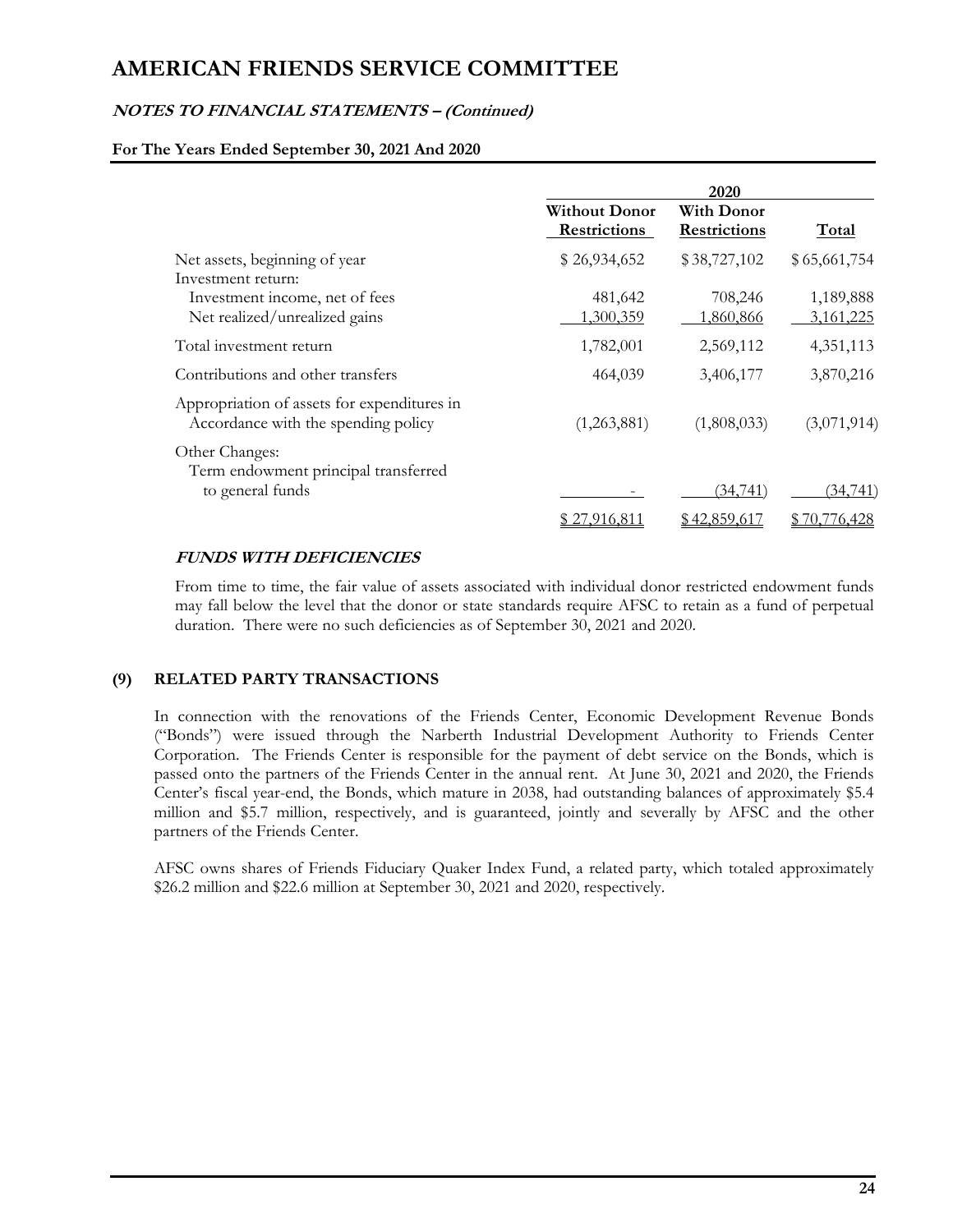### **NOTES TO FINANCIAL STATEMENTS – (Continued)**

#### **For The Years Ended September 30, 2021 And 2020**

#### **(10) ALLOCATION OF JOINT COSTS**

For the years ended September 30, 2021 and 2020, AFSC incurred joint costs of \$1,698,553 and \$1,744,538 for informational materials and activities that included fund-raising appeals. For the years ended September 30, 2021 and 2020, these joint costs were allocated as follows:

|                        | 2021        | 2020        |
|------------------------|-------------|-------------|
| Fundraising            | 826,780     | 814,411     |
| International Programs | 354,188     | 20,555      |
| US Programs            | 517,585     | 909,572     |
| Total                  | \$1,698,553 | \$1,744,538 |

### **(11) COMMITMENTS**

#### **COMMITMENTS**

AFSC leases certain facilities where AFSC has program offices under leases expiring through December 2030. In addition, AFSC leases certain office equipment under operating leases expiring through January 2026. Most international office leases are paid in advance or are month-to-month basis. Rent expense for the years ended September 30, 2021 and 2020 was approximately \$919,000 and \$1,052,000, respectively.

The minimum annual rentals payable under the leases are as follows:

|  |  | <b>Year Ending September 30,</b> |
|--|--|----------------------------------|
|  |  |                                  |

| 2022                          | S | 526,067  |
|-------------------------------|---|----------|
| 2023                          |   | 250,170  |
| 2024                          |   | 201,910  |
| 2025                          |   | 113,052  |
| 2026                          |   | 100,934  |
| Thereafter                    |   | 217,690  |
| Future minimum lease payments |   | .409,823 |